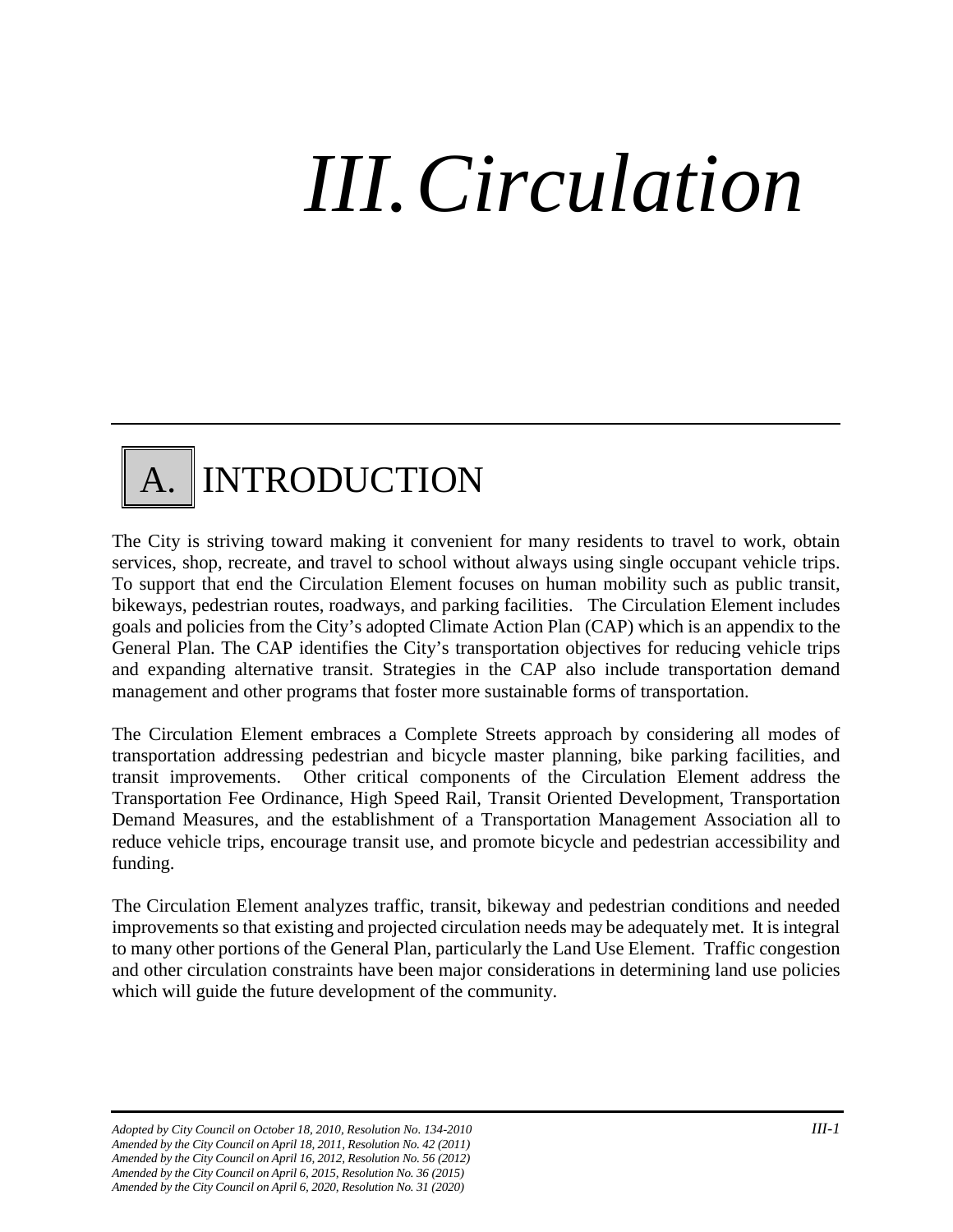### B. FUNCTION OF THE ROADWAY **SYSTEM**

#### **BACKGROUND**

San Mateo has a hierarchy of streets which serve different functions. These include freeways, arterials, collectors, local streets and alleyways, as shown on Figure C-1.

#### Freeways

Freeways route traffic through the community and are characterized by large traffic volumes and high speed travel. There are two freeways in San Mateo: US 101 (Bayshore Freeway) and SR 92 (J. Arthur Younger Freeway). State Route 280 also provides regional access to the community and is located just west of the City's sphere of influence.

The Land Use Element of the General Plan concentrates large-scale commercial development close to freeway ramps so that regional traffic is not routed through the community. The SR 92 corridor, for example, contains several high intensity commercial centers which are suitable for intensification, given their good freeway access and relative isolation from residential neighborhoods.

#### Arterials

Arterials link residential and commercial districts, and serve shorter through traffic needs. Due to the heavier traffic on arterials, adjacent land uses are intended to be a mix of commercial and multifamily residential, such as along El Camino Real and San Mateo Drive. In San Mateo, however, many arterials are located in single-family neighborhoods. Examples include portions of Hillsdale Boulevard, Norfolk Street, and Alameda de las Pulgas.

Because the primary function of arterials is to move relatively high volumes of traffic, interruptions to traffic flow caused by turning movements at driveways and intersections should ideally be minimized. In San Mateo, however, established patterns of development have created driveways along most arterials. While the Land Use Element retains established single-family neighborhoods along many arterials, it is expected that increased traffic on these roadways will occur.

#### **Collectors**

Collector streets link neighborhoods to arterials and are not intended for through traffic, but are nonetheless intended to move traffic in an efficient manner. Collectors should not form a continuous system, so that they are not used as convenient substitutes to arterials. In San Mateo, as drivers avoid congested thoroughfares, traffic diversion onto collectors has increasingly impacted neighborhoods close to such major arterials as El Camino Real and Hillsdale Boulevard.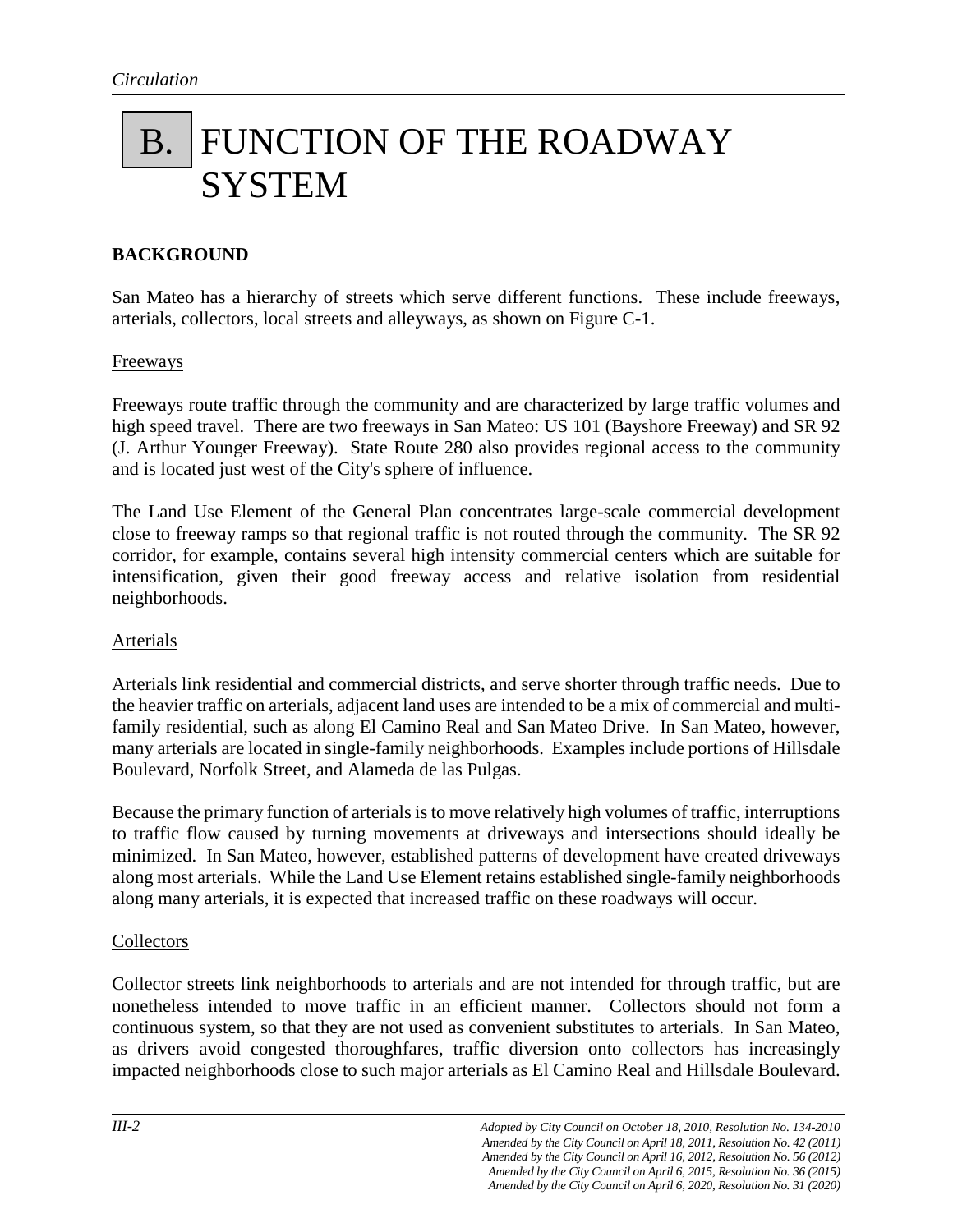#### Local Streets

Local streets are designed to serve only adjacent land uses and are intended to protect residents from through traffic impacts. New multi-family residential and commercial development should not have primary access on local streets, except where there is no feasible alternative.

Typical traffic capacities for local streets and the other roadway types in San Mateo are listed in the following table:

| <b>TABLE C-1</b><br><b>TYPICAL SAN MATEO ROADWAY CHARACTERISTICS</b> |                        |                              |  |  |  |  |  |
|----------------------------------------------------------------------|------------------------|------------------------------|--|--|--|--|--|
| <b>Roadway Type</b>                                                  | <b>Number of Lanes</b> | <b>No. of Daily Vehicles</b> |  |  |  |  |  |
| Freeway                                                              | $6 - 10$               | $120,000 - 250,000$          |  |  |  |  |  |
| Arterial                                                             | $2 - 6$                | $10,000 - 50,000$            |  |  |  |  |  |
| Collector                                                            | $2 - 4$                | $1,000 - 10,000$             |  |  |  |  |  |
| .ocal                                                                | $\mathcal{D}$          | $500 - 1,000$                |  |  |  |  |  |

#### **GOALS AND POLICIES**

**GOAL 1:** Design and regulate use of city streets according to their classification and intended function as shown in Figure C-1.

#### **POLICIES**

**C 1.1: Minimize Traffic Diversion.** Discourage non-local and commercial traffic from using local and collector residential streets through land use restrictions and traffic control devices, where appropriate. Design existing arterial roadways to minimize the diversion of traffic onto local residential streets.

It is intended that residential neighborhoods be protected from the impacts of traffic diversion onto local and collector streets from the more heavily traveled roadways. This can be accomplished by ensuring, where feasible, adequate capacity of arterials, regulating the direction of traffic flow, and/or through placement of cul-de-sacs, ovals or islands or some other delineation device to avoid convenient substitute routes.

**C 1.2: Minimize Curb Cuts On Arterial Streets**. Discourage creation of new curb cuts on arterial streets to access new development. Take advantage of opportunities to combine driveways and reduce the number of existing curb cuts on arterial streets.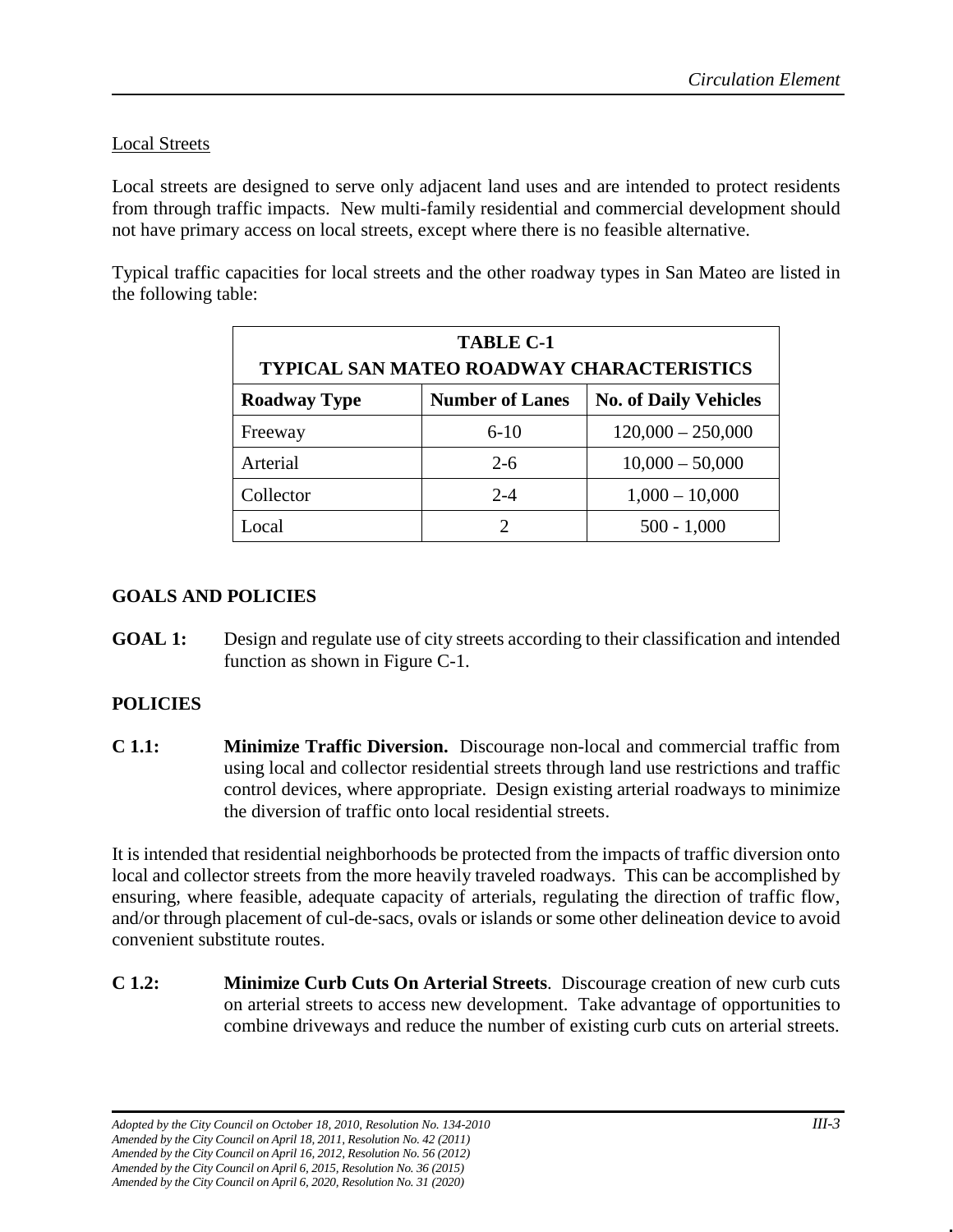#### **C 1.3: Protect Local Streets**. Minimize the impact of new development on local streets. When warranted, construct improvements on local streets consistent with the City's Neighborhood Traffic Management Program.

Arterial streets are intended to carry the highest level of traffic within the City. Proper functioning of the arterial street system minimizes potential impacts on local streets. Curb cuts cause friction to the traffic stream and can reduce the capacity of arterial streets. Reducing the number of curb cuts on arterial streets will result in better traffic performance of the arterial street and can help prevent diversion of traffic onto local streets. This may result in some increase in traffic on some local street segments. This impact should be reduced by thoughtful placement of project driveways and, when appropriate, implementation of local street improvements consistent with the City's Neighborhood Traffic Management Program.

The General Plan ensures that arterials and collectors provide access to the higher intensity commercial and residential districts. It is intended that local streets in single-family districts be protected from the adverse impacts associated with traffic generated by either higher intensity development or changing travel patterns. Individual project design should minimize traffic impacts by considering the direction of access in the placement of driveways. In neighborhoods where the existing or future impacts of motor vehicle traffic are severe, NTMP measures may be used. The process for determining the application of NTMP measures is described in the City's adopted Neighborhood Traffic Management Program.

- **C 1.4: Neighborhood Traffic Management**. Manage traffic and speeds on arterials, collector and local streets using techniques specified in the City's Neighborhood Traffic Management Program (NTMP).
- **C 1.5: Restrict Truck Traffic.** Restrict the use of city streets by trucks not serving businesses within San Mateo as designated by City ordinance and the adopted Truck Route Program.

Trucks adversely affect traffic flow and roadway capacity. The noise, vibrations and exhaust fumes generated by trucks also create nuisance problems for residential neighborhoods. To minimize these impacts, truck through traffic is restricted to the freeways and truck routes designated by City ordinance and the adopted Truck Route Study and Policy document. These routes provide efficient through circulation and truck access to the major commercial areas in the community.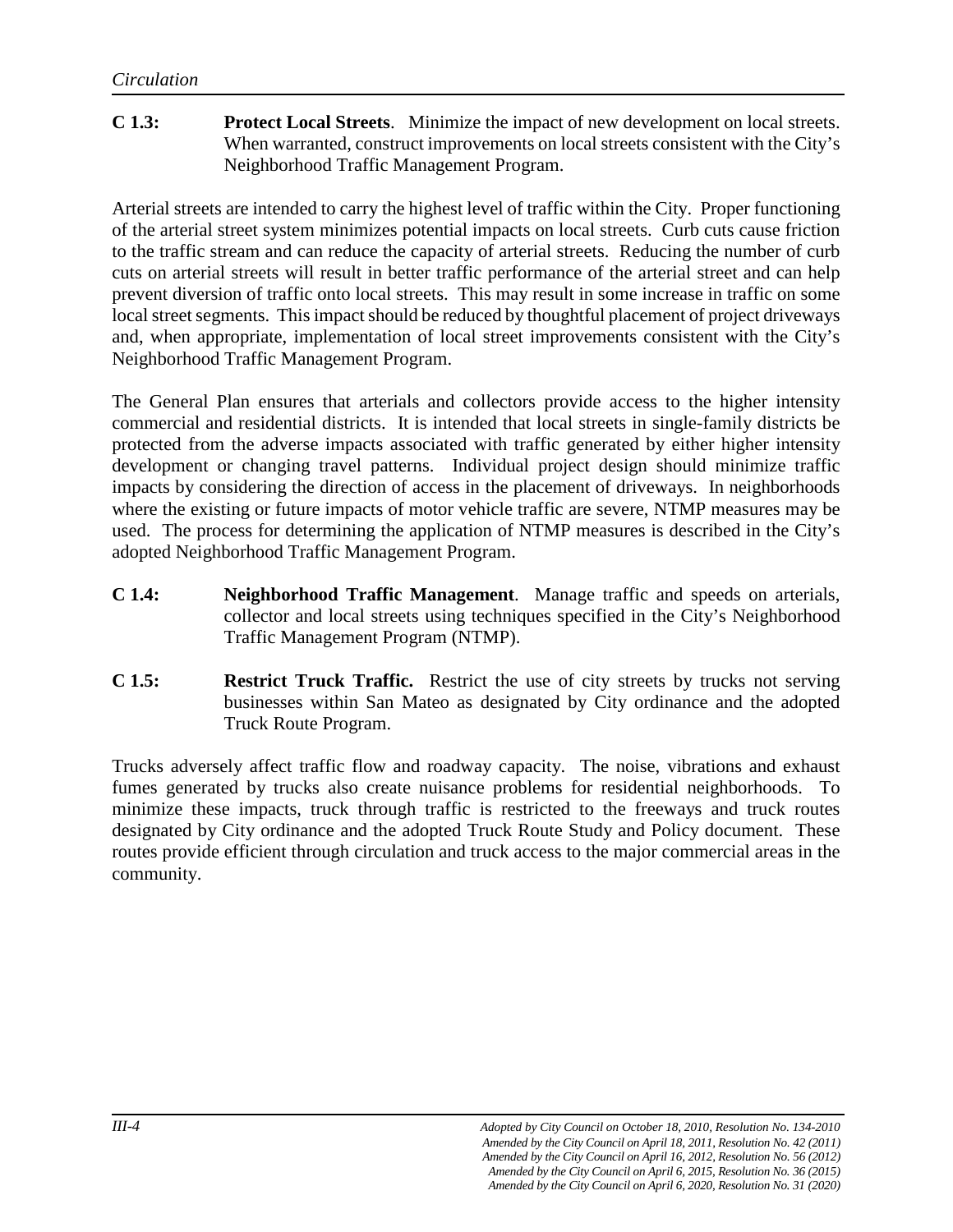## C. EXISTING TRAFFIC CONDITIONS

#### **BACKGROUND**

#### Levels of Service

Traffic volumes are measured in terms of Average Daily Traffic (ADT) and peak hour volumes. The AM peak hour generally occurs sometime between 7:00 and 9:00 AM, and the PM peak hour between 4:00 and 6:00 PM. It is during these periods that the most congested traffic conditions occur on an average day.

Street capacity is restricted primarily by intersections, which can provide limited flow to each intersection approach. The adopted methodology for determining levels of service is the average intersection delay, which is calculated by summing the average delay for vehicles in each lane for all intersection approaches. The average delay ratings are divided into six "Levels of Service" (LOS), A through F, representing conditions ranging from free-flow with little or no delay (LOS A) to extreme traffic congestion with excessive delay (LOS F), Table C-2. When the average delay reaches 80.0 seconds, the intersection is "at capacity" and theoretically can not accommodate additional traffic. This condition is described as Level of Service F.

#### Trends and Conditions

Because of its location in the Bay Area, San Mateo is a focal point for traffic. The City is at the crossroads of two major freeways, is centrally located between San Francisco and Santa Clara County's "Silicon Valley", and has direct access to the East Bay and coast via SR 92. As a result, heavy traffic conditions characterize most arterials and the two highways in San Mateo. Average Daily Traffic rates for US 101, SR 92 and El Camino Real are shown in Table C-3.

Increased traffic in San Mateo has been noticeable in recent years. This has been evident on the freeways where traffic volumes have increased on US 101 and SR 92 between 0.4% and 5.2% from 2000 and 2005 as shown on Table C-3. This increase in traffic is due to growth on the Peninsula in general and a regional imbalance of where people live and work. However, traffic on El Camino Real (south of SR 92) decreased 35.5% between 2000 and 2005 as shown in Table C-3. This is mostly attributable to improvements to the roadway network that redistributed traffic to other areas of the city. The most significant improvements have been near the  $3<sup>rd</sup>$  & 4<sup>th</sup> avenues interchange with US 101 and at the Hillsdale/US 101 interchange which have most likely have led to an increase in usage of US 101 relative to El Camino Real.

San Mateo has a substantial employment base of its own, causing significant commute traffic into the City in the morning and away from the City in the evening. The College of San Mateo contributes to congestion on SR 92, particularly in the morning. Both westbound and eastbound congestion occurs on SR 92 during the evening as commuters travel to the coast, connect with I-280, or return to the East Bay. Congestion on US 101 occurs during both morning and evening peak periods.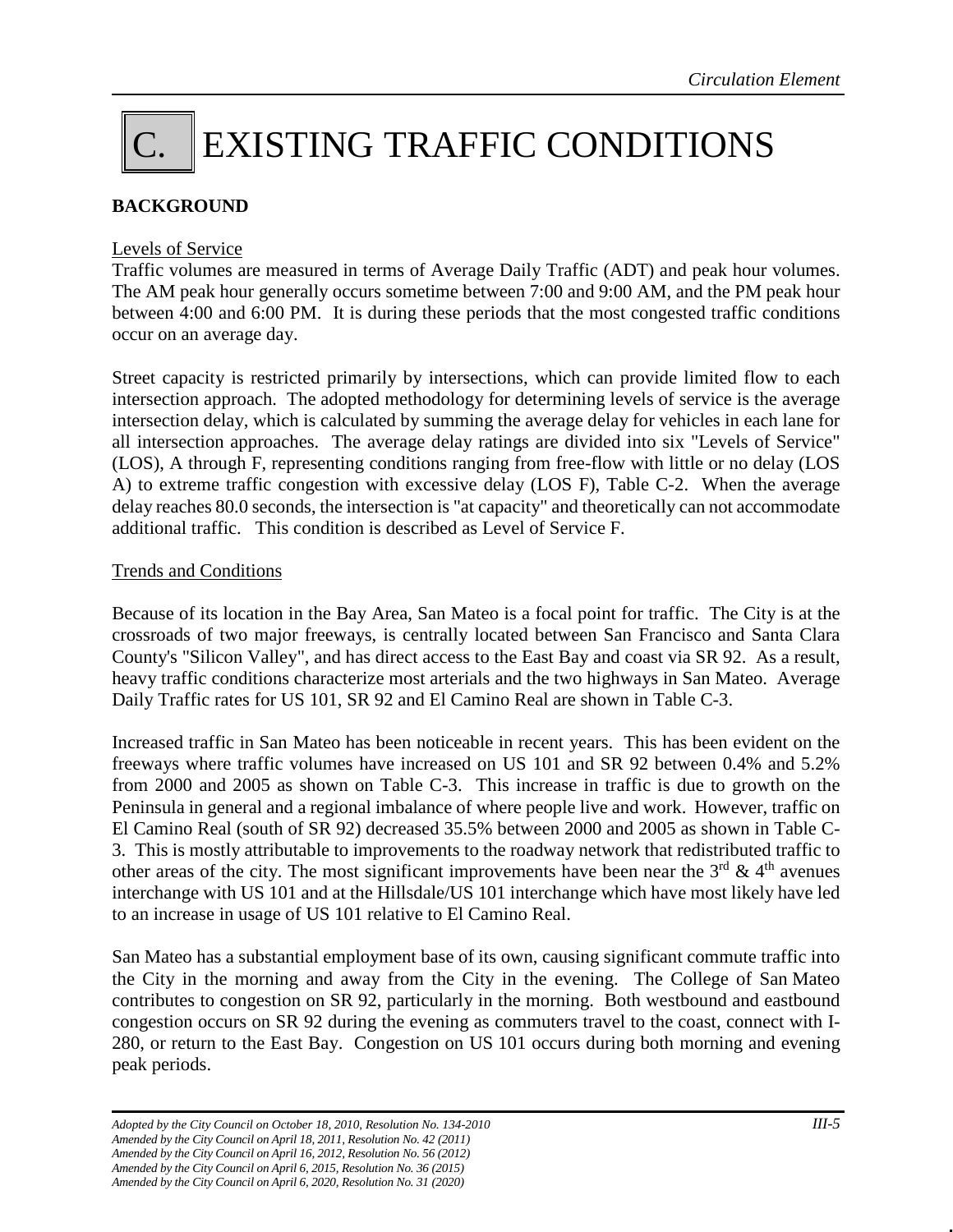| <b>TABLE C-2</b>           |                                                                                                                                                                                                                              |                                                                     |  |  |  |  |
|----------------------------|------------------------------------------------------------------------------------------------------------------------------------------------------------------------------------------------------------------------------|---------------------------------------------------------------------|--|--|--|--|
| Level of<br><b>Service</b> | DESCRIPTION OF LEVELS OF SERVICE FOR INTERSECTIONS<br><b>Description</b>                                                                                                                                                     | <b>Average Control</b><br><b>Delay Per</b><br><b>Vehicle (Sec.)</b> |  |  |  |  |
| A                          | Operations with very low delay occurring with favorable<br>progression and/or short cycle lengths.                                                                                                                           | Less than 10.0                                                      |  |  |  |  |
| B                          | Operations with low delay occurring with good progression and/or<br>short cycle lengths                                                                                                                                      | 10.1 to 20.0                                                        |  |  |  |  |
| $\mathsf{C}$               | Operations with average delays resulting from fair progression<br>and/or longer cycle lengths. Individual cycle failures begin to<br>appear.                                                                                 | 20.1 to 35.0                                                        |  |  |  |  |
| D                          | Operations with longer delays due to a combination of unfavorable<br>progression, long cycle lengths, or high V/C rations. Many<br>vehicles stop and individual cycle failures are noticeable                                | 35.1 to 55.0                                                        |  |  |  |  |
| E                          | Operations with high delay values indicating poor progression, long<br>cycle lengths, and high V/C ratios. Individual cycle failures are<br>frequent occurrences. This is considered to be the limit of<br>acceptable delay. | 55.1 to 80.0                                                        |  |  |  |  |
| F                          | Operation with delays unacceptable to most drivers occurring due<br>to over saturation, poor progression, or very long cycle lengths.                                                                                        | Greater 80.0                                                        |  |  |  |  |
|                            | Source: Transportation Research Board, Highway Capacity Manual 2000 (Washington, D.C. 2000) p. 10-16                                                                                                                         |                                                                     |  |  |  |  |

| <b>TABLE C-3</b><br><b>AVERAGE DAILY TRAFFIC (ADT) VOLUMES (1995 – 2005)</b> |         |             |         |  |  |  |  |
|------------------------------------------------------------------------------|---------|-------------|---------|--|--|--|--|
| <b>ADT Vehicles</b><br>Location                                              |         |             |         |  |  |  |  |
|                                                                              | 1995    | <b>2000</b> | 2005    |  |  |  |  |
| US 101 (north of East Third Avenue)                                          | 239,000 | 251,000     | 256,751 |  |  |  |  |
| US 101 (north of Hillsdale Boulevard)                                        | 227,000 | 244,000     | 245,007 |  |  |  |  |
| SR 92 (east of US 101)                                                       | 124,000 | 143,000     | 150,429 |  |  |  |  |
| SR 92 (west of US 101)                                                       | 99,000  | 113,000     | 117,639 |  |  |  |  |
| El Camino Real (SR 82) [north of Crystal Springs Road]                       | 28,000  | 30,500      | 30,497  |  |  |  |  |
| El Camino Real (SR 82) [south of SR 92]                                      | 49,500  | 45,000      | 29,026  |  |  |  |  |
| Source: Caltrans Traffic Volume Reports for 1995 and 2000                    |         |             |         |  |  |  |  |

Local streets in the downtown area have experienced moderate increases in traffic resulting in continued congestion at several intersections. Average daily traffic increases on major arterials such as El Camino Real (north of Crystal Springs) have remained the same between 2000 and 2005 as shown on Table C-3.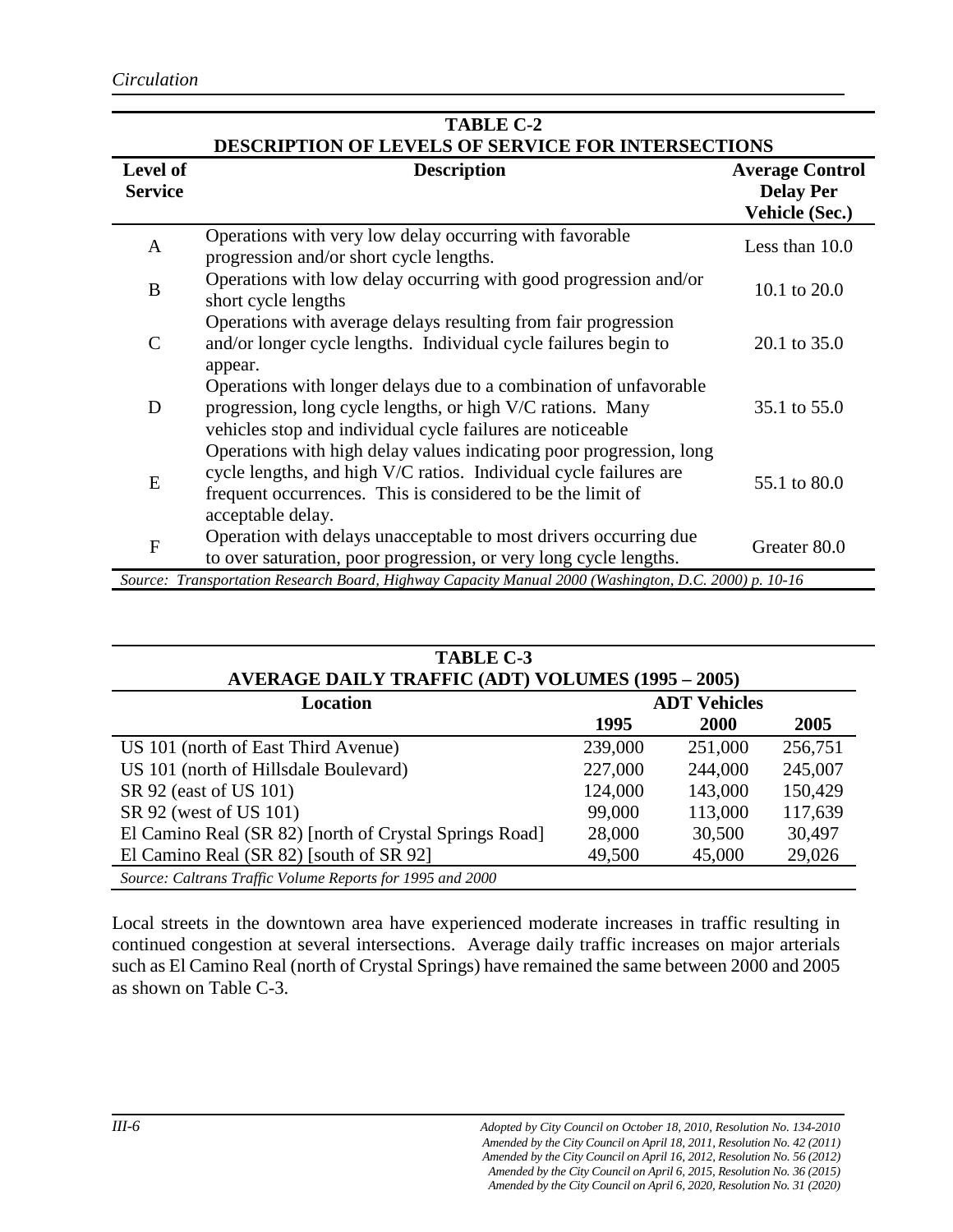In 2030, the majority of the signalized intersections will continue to operate at acceptable levels of service (mid D LOS with an average delay of less than 45 seconds). However, the following three intersections will exceed the established level of service standard with anticipated levels of development:

- Delaware Street and 19th Avenue
- Grant Street and 19th Avenue
- El Camino Real and Crystal Springs Road

Improvements are recommended to maintain acceptable levels of service at these subject intersections. Improvements to the intersection at El Camino Real and Crystal Springs Road include widening the curb lane to allow a right turn movement onto Crystal Springs Road from El Camino Real (southbound). Restriping is called for at the intersections of Grant Street and 19<sup>th</sup> Avenue and Delaware and  $19<sup>th</sup>$  Avenue. Diagrams of planned improvements at these three intersections are shown in the Traffic Mitigation Report.

Peak period Levels of Service for this and other intersections are shown in Table C-4. The year 2005 is used as a basis for evaluation. The City's traffic model is based on population and employment data derived from the Association of Bay Area Governments (ABAG). This is consistent with the traffic model used by the San Mateo City/County Association of Governments (C/CAG) as part of its Congestion Management Plan.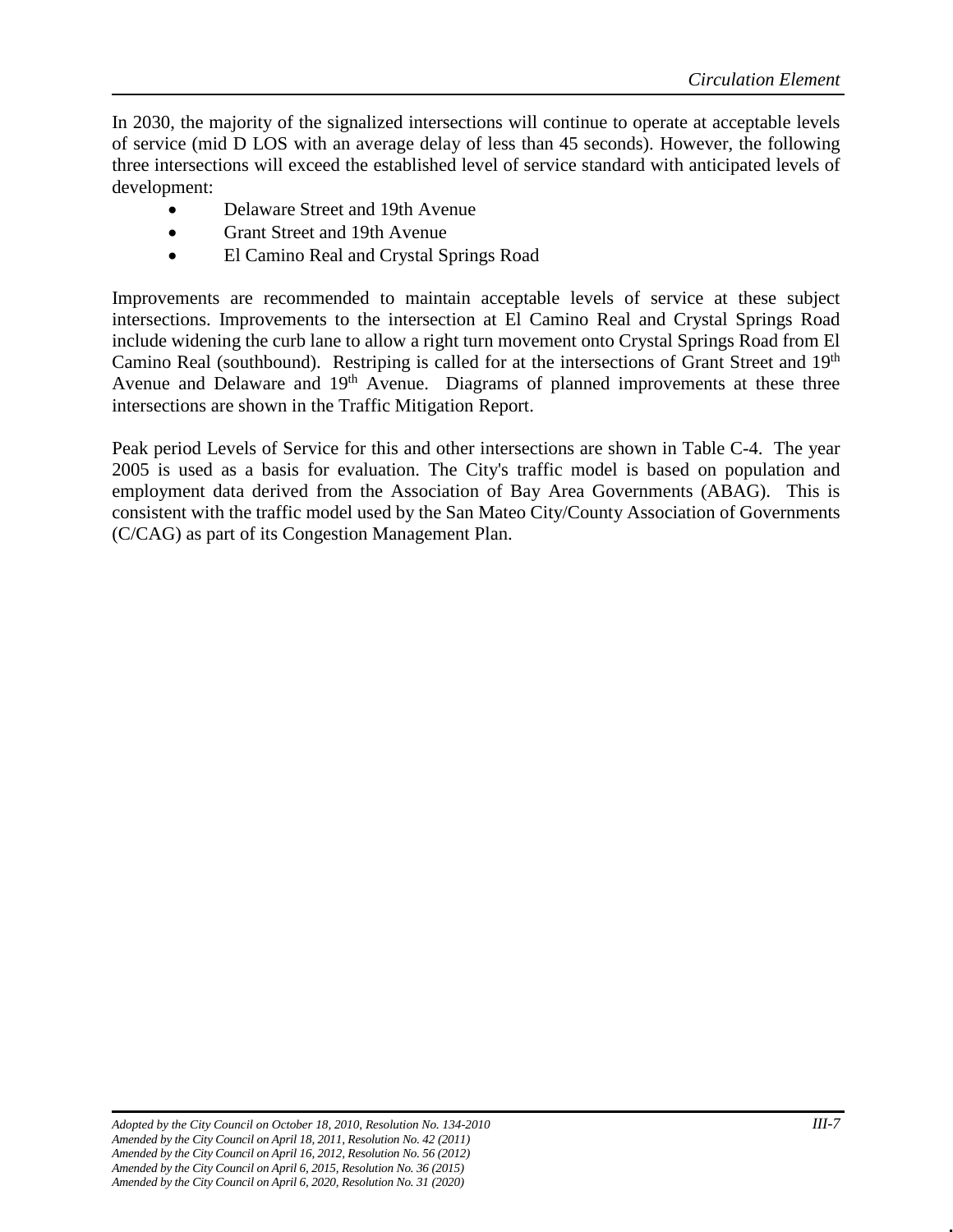### D. FUTURE TRAFFIC CONDITIONS

#### **BACKGROUND**

#### Traffic Model

Year 2030 traffic volumes were determined by the San Mateo travel demand model, which is the transportation planning tool used to estimate future travel demand. It is essentially a mathematical model developed to simulate observed travel patterns. A travel demand model requires many inputs, primarily the transportation network and the land use characteristics of an area. The model estimates how many trips people make, where the trips are coming from and going to, which mode of transportation (auto, transit) people use, and which roads or transit lines people use to get from their origin to their destination.

The transportation system is represented by a computerized network of lines, links, and nodes. The land use data, based on the Association of Bay Area Governments (ABAG) projections and Census data, describe the activities for a specific area, which attract and produce traffic. Traffic is assigned to the transportation network based on many factors including: auto availability, travel time, travel cost, and transit accessibility. Initially, the model estimates traffic for a 3-hour time period during commute hours. The 3-hour volumes are used for comparison and are then factored into one-hour turning movements. Turning movements at intersections are the least accurate of the model outputs. Nevertheless, many studies require the evaluation of future levels of service at key intersections. In order to increase the reliability of future turning movement estimates, adjustments are made based on the actual count data and the performance in the base year. This calibration/validation process ensures that the model replicates observed travel patterns.

#### Regional Growth and Related Traffic

The travel demand model has shown that the recent increases in regional traffic will continue in the future. In the mid-county region, most growth will be concentrated in Foster City, Redwood City, and San Mateo. An even balance of jobs and employed residents in the City is projected to continue until 2030. The County as a whole, however, is expected to have many more new jobs compared to new resident workers, which may mean that there will be more commuting into the area or that economic growth will slow below projections due to lack of employees to fill the projected jobs.

The San Mateo traffic model shows that regional growth will result in a 12% increase between the 2005 and the 2030 levels of daily traffic on freeways that pass through San Mateo, including US 101 and SR 92. The traffic increase is partially due to development along the Route 101 corridor, which will occur despite current levels of congestion. The result will be longer periods of congestion. Auxiliary lane projects on Route 101 and 92 are programmed by 2030 throughout San Mateo County, which translates into some added highway capacity in the future.

#### Local Traffic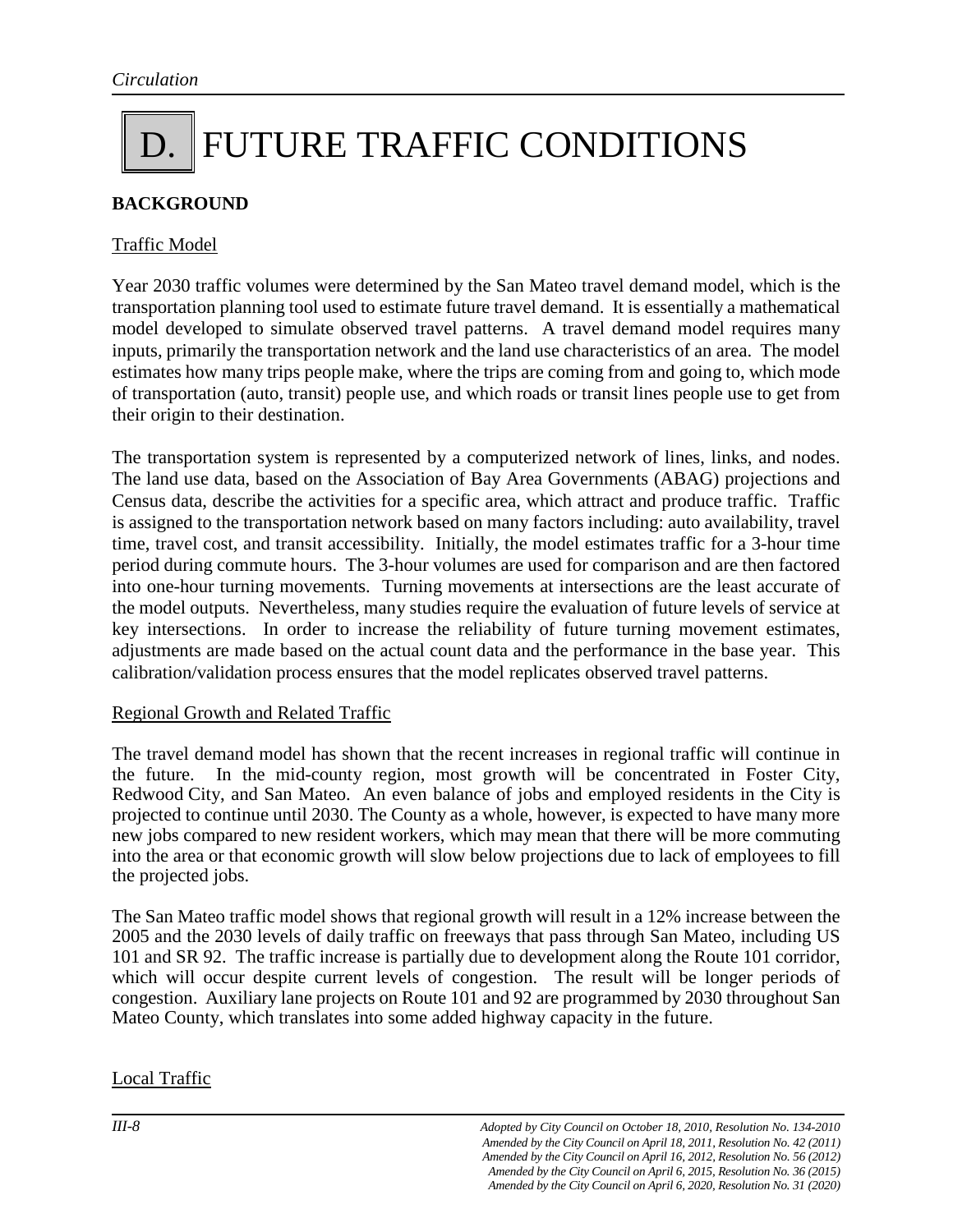According to the model, increases in traffic on most San Mateo streets are expected to be up 15% by the year 2030. Generally, streets that will be congested in the future are currently congested, or are located close to planned development. Future congestion, especially on El Camino Real, will be attributable to a combination of new traffic and existing problems. Additionally, while increased traffic on El Camino Real is partly due to the projected increase in jobs and households within the City of San Mateo, it is also attributable to diverted traffic from Route 92 and Route 101 due to congestion on the freeways.

Table C-4 compares the 2030 levels of service to 2005 conditions and identifies intersections with unacceptable Levels of Service. The Traffic Mitigation Report prepared by Hexagon Transportation Consultants, Inc. includes discussion of the recommended improvements to improve the operating conditions of these intersections. These improvements include street extensions, freeway widening, and upgrade of several intersections, including added turning lanes, restriping and signalization.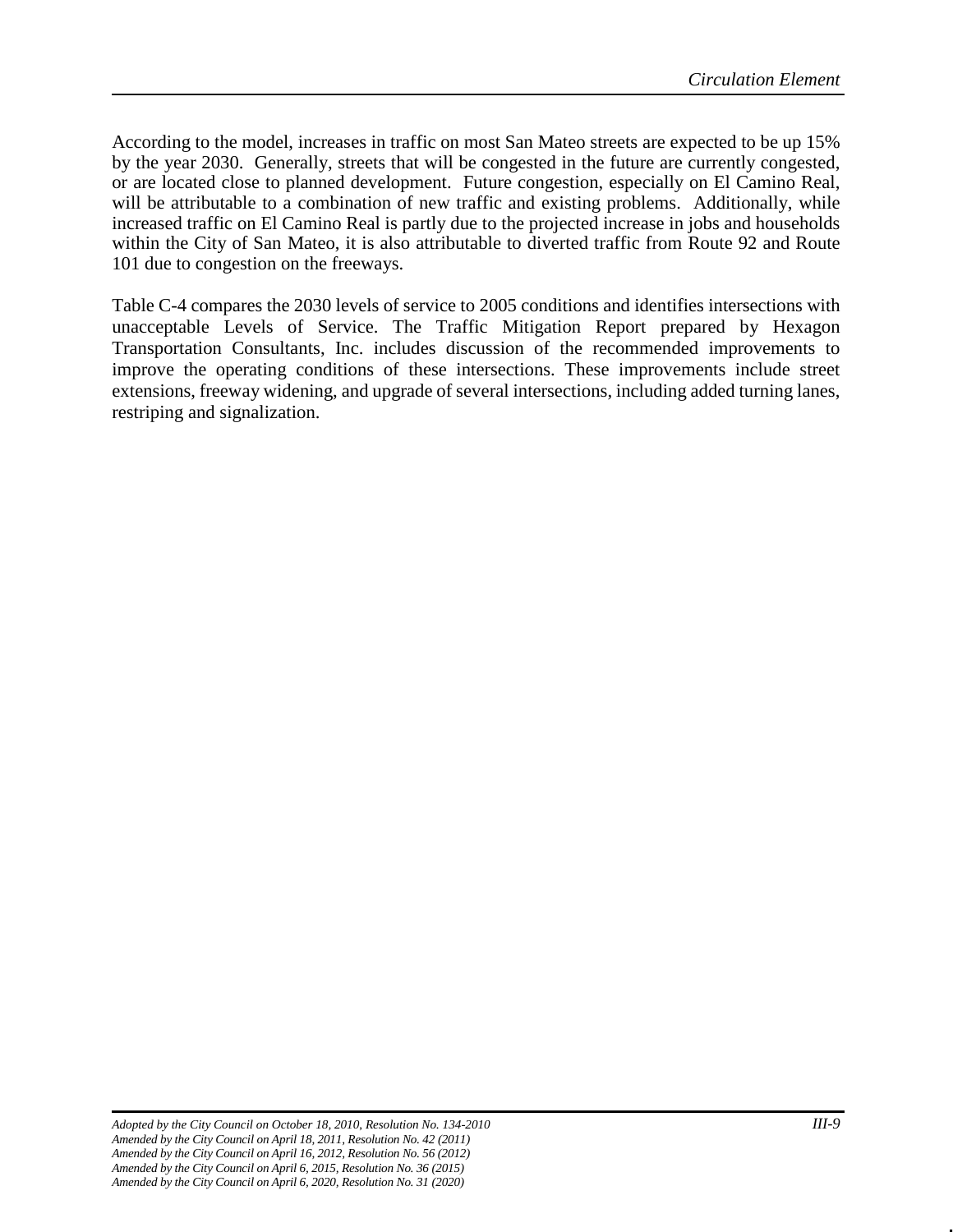#### **TABLE C-4 YEAR 2005 AND GENERAL PLAN 2030**

#### **Signalized Intersection Peak-Hour Levels of Service**

|                |                                       | Year 2005 Conditions |             | Year 2030 Conditions |              |            |             |            |             |
|----------------|---------------------------------------|----------------------|-------------|----------------------|--------------|------------|-------------|------------|-------------|
|                |                                       | AM Peak Hr           |             | PM Peak Hr           |              | AM Peak Hr |             | PM Peak Hr |             |
| #              | Signalized Intersections              | Delay                | LOS         | Delay                | LOS          | Delay      | LOS         | Delay      | LOS         |
| 1              | <b>B Street and 1st Avenue</b>        | 9.3                  | A           | 9.0                  | A            | 9.2        | Α           | 8.8        | Α           |
| 2              | El Camino Real and 2nd Avenue         | 12.1                 | В           | 15.6                 | B            | 1.3        | A           | 11.2       | В           |
| 3              | B Street and 2nd Avenue               | 10.6                 | В           | 11.8                 | В            | 10.7       | В           | 8.7        | Α           |
| 4              | San Mateo Drive and 2nd Avenue        | 11.5                 | В           | 12.3                 | В            | 8.4        | Α           | 8.2        | Α           |
| 5              | Ellsworth Avenue & 2nd Avenue         | 10.9                 | В           | 12.2                 | В            | 9.6        | Α           | 10.5       | В           |
| 6              | B Street and 3rd Avenue               | 9.6                  | A           | 12.7                 | B            | 11.5       | В           | 17.4       | В           |
| $\overline{7}$ | Delaware and 3rd Avenue               | 22.0                 | C           | 25.4                 | C            | 31.0       | C           | 31.6       | С           |
| 8              | El Camino Real and 3rd Avenue         | 24.5                 | C           | 22.5                 | C            | 27.0       | C           | 27.3       | C           |
| 9              | Ellsworth Avenue & Third Avenue       | 11.3                 | В           | 14.9                 | В            | 15.9       | В           | 22.9       | $\mathbf C$ |
| 10             | Humboldt Street & Third Avenue        | 20.9                 | С           | 23.3                 | С            | 14.1       | В           | 13.0       | В           |
| 11             | Norfolk Street and 3rd Avenue         | 36.1                 | D           | 34.9                 | $\mathsf{C}$ | 36.3       | D           | 34.1       | C           |
| 12             | San Mateo Drive and 3rd Avenue        | 12.2                 | В           | 14.3                 | B            | 16.1       | В           | 20.7       | C           |
| 13             | Mariners Island and 3rd Avenue        | 11.2                 | В           | 13.4                 | B            | 12.1       | В           | 10.5       | В           |
| 14             | B Street and 4th Avenue               | 11.7                 | B           | 14.2                 | B            | 14.0       | В           | 16.4       | В           |
| 15             | Delaware Street and 4th Avenue        | 17.2                 | В           | 22.9                 | C            | 23.0       | С           | 39.9       | D           |
| 16             | El Camino Real and 4th Avenue         | 17.1                 | В           | 19.3                 | B            | 16.0       | В           | 37.0       | D           |
| 17             | Humboldt and 4th                      | 19.0                 | В           | 19.1                 | В            | 30.8       | С           | 28.6       | С           |
| 18             | San Mateo Drive and 4th Avenue        | 12.5                 | В           | 15.1                 | В            | 12.5       | В           | 20.9       | C           |
| 19             | <b>B</b> Street & Fifth               | 12.1                 | В           | 13.9                 | В            | 14.7       | В           | 16.0       | В           |
| 20             | Delaware & Fifth                      | 10.2                 | В           | 13.2                 | B            | 12.8       | B           | 28.8       | C           |
| 21             | San Mateo & Fifth                     | 10.0                 | Α           | 10.6                 | В            | 9.7        | A           | 11.4       | В           |
| 22             | Delaware Street & Ninth Avenue        | 9.6                  | Α           | 11.1                 | В            | 10.6       | В           | 14.9       | В           |
| 23             | El Camino Real and 17th-Bovet         | 19.3                 | В           | 22.8                 | C            | 16.2       | В           | 20.2       | С           |
| 24             | Delaware Street and 19th Avenue       | 23.5                 | С           | 27.3                 | C            | 29.1       | С           | 50.3       | D           |
| 25             | Grant Street and 19th Avenue          | 23.8                 | С           | 21.8                 | C            | 47.7       | D           | 35.5       | D           |
| 26             | Alameda De Las Pulgas and 20th Avenue | 18.1                 | В           | 18.6                 | В            | 17.6       | В           | 18.9       | В           |
| 27             | El Camino Real and 20th Avenue        | 25.5                 | С           | 29.5                 | С            | 26.2       | C           | 30.1       | C           |
| 28             | Delaware Street and 25th Avenue       | 10.5                 | в           | 10.4                 | в            | 9.8        | Α           | 11.1       | В           |
| 29             | El Camino Real and 25th Avenue        | 23.1                 | C           | 24.8                 | С            | 21.8       | $\mathsf C$ | 22.2       | C           |
| 30             | El Camino Real and 28th Avenue        | 8.1                  | Α           | 9.0                  | Α            | 23.0       | С           | 23.3       | С           |
| 31             | El Camino Real and 31st Avenue        | 23.3                 | C           | 20.2                 | $\mathsf C$  | 24.7       | C           | 21.9       | C           |
| 32             | El Camino Real and 41st Avenue        | 6.7                  | A           | 6.3                  | Α            | 6.4        | Α           | 6.4        | Α           |
| 33             | El Camino Real and 42nd Avenue        | 21.7                 | С           | 26.3                 | С            | 17.2       | В           | 25.2       | С           |
| 34             | Pacific Blvd. and 42nd Avenue         | 20.6                 | $\mathsf C$ | 24.0                 | С            | 18.3       | В           | 28.4       | C           |
| 35             | El Camino Real and Barneson Avenue    | 7.5                  | A           | 6.9                  | Α            | 8.8        | A           | 7.0        | A           |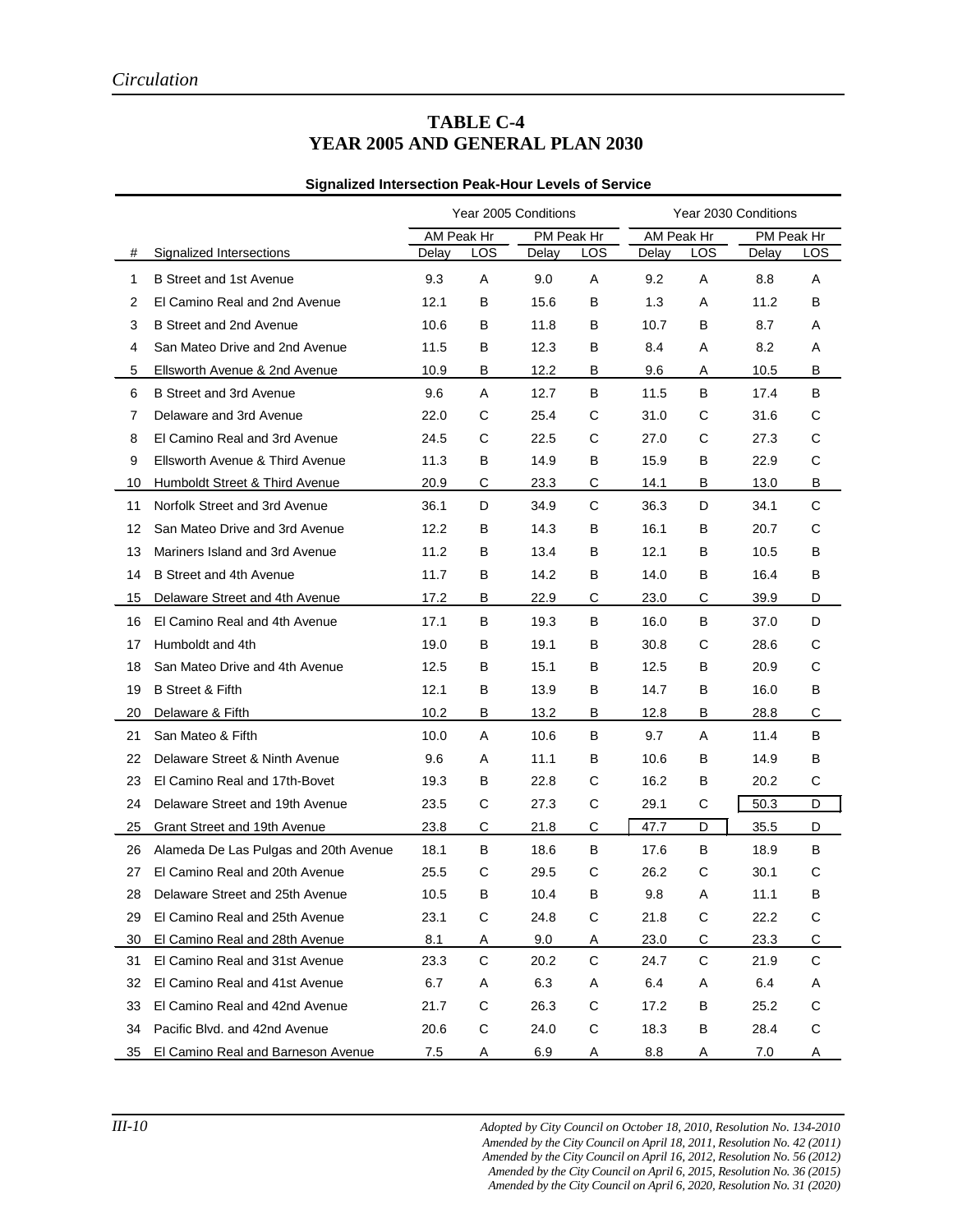#### **TABLE C-4 (continued) YEAR 2005 AND GENERAL PLAN 2030**

|    |                                          | Year 2005 Conditions     |     |            | Year 2030 Conditions |            |              |       |             |
|----|------------------------------------------|--------------------------|-----|------------|----------------------|------------|--------------|-------|-------------|
|    |                                          | AM Peak Hr<br>PM Peak Hr |     | AM Peak Hr |                      | PM Peak Hr |              |       |             |
| #  | Signalized Intersections                 | Delay                    | LOS | Delay      | LOS                  | Delay      | LOS          | Delay | LOS         |
| 36 | Campus Drive and Hillsdale Blvd.         | 9.9                      | A   | 12.2       | B                    | 10.0       | A            | 12.5  | B           |
| 37 | Delaware Street and Concar Avenue        | 29.5                     | C   | 35.6       | D                    | 27.6       | C            | 42.3  | D           |
| 38 | <b>Grant Street and Concar Avenue</b>    | 19.9                     | B   | 22.0       | C                    | 16.9       | B            | 20.7  | C           |
| 39 | SR 92 WB Ramps and Concar Avenue         | 10.5                     | B   | 10.8       | B                    | 18.9       | B            | 16.4  | в           |
| 40 | El Camino Real at Crystal Springs        | 20.4                     | С   | 14.2       | B                    | 59.5       | E            | 21.7  | С           |
| 41 | Delaware Street and Peninsula Avenue     | 9.1                      | A   | 9.7        | A                    | 9.6        | A            | 9.7   | Α           |
| 42 | Delaware Street and Poplar Avenue        | 27.3                     | C   | 27.1       | C                    | 30.0       | C            | 28.0  | C           |
| 43 | El Camino Real and Hillsdale Interchange | 37.3                     | D   | 40.1       | D                    | 41.5       | D            | 38.5  | D           |
| 44 | El Camino Real and Peninsula Avenue/Park | 13.7                     | в   | 16.7       | B                    | 10.0       | B            | 17.8  | В           |
| 45 | El Camino Real and Poplar Avenue         | 15.8                     | B   | 15.0       | B                    | 23.4       | C            | 14.9  | B           |
| 46 | El Camino Real and Tilton Avenue         | 11.6                     | B   | 10.4       | B                    | 11.2       | B            | 9.9   | A           |
| 47 | Mariners Island and Fashion Island       | 18.3                     | B   | 20.7       | C                    | 18.8       | B            | 20.1  | C           |
| 48 | Norfolk Street and Fashion Island        | 23.1                     | C   | 30.7       | C                    | 33.3       | C            | 34.8  | C           |
| 49 | SB US 101 and Fashion Island             | 22.0                     | C   | 20.9       | C                    | 20.8       | C            | 17.6  | B           |
| 50 | Norfolk Street and Hillsdale Blvd.       | 35.7                     | D   | 34.1       | C                    | 36.7       | D            | 34.8  | $\mathsf C$ |
| 51 | Saratoga Drive and Hillsdale Blvd.       | 31.7                     | C   | 33.1       | $\mathsf{C}$         | 33.0       | $\mathsf{C}$ | 33.9  | $\mathsf C$ |
| 52 | Humboldt Street and Peninsula Avenue     | 10.5                     | в   | 10.3       | B                    | 7.6        | Α            | 9.3   | Α           |
| 53 | Humboldt Street and Poplar Avenue        | 11.7                     | B   | 11.7       | B                    | 13.6       | B            | 12.7  | в           |
| 54 | San Mateo Drive and Peninsula Avenue     | 14.1                     | в   | 13.9       | B                    | 14.1       | B            | 16.1  | в           |
| 55 | San Mateo Drive and Poplar Avenue        | 12.2                     | в   | 12.3       | B                    | 12.4       | B            | 11.7  | В           |
| 56 | Delaware Street and Saratoga Avenue      | 15.7                     | B   | 19.4       | B                    | 18.4       | B            | 20.1  | C           |
| 57 | Saratoga Avenue and Franklin Pkwy.       | 10.4                     | В   | 4.6        | A                    | 19.0       | B            | 12.8  | в           |
| 58 | NB 101 and Hillsdale Blvd.               | 21.2                     | C   | 23.7       | C                    | 25.9       | C            | 25.9  | C           |
| 59 | SB 101 and Hillsdale Blvd.               | 4.1                      | A   | 15.4       | В                    | 6.1        | A            | 17.0  | В           |
| 60 | Baker Way and Fashion Island             | 14.4                     | в   | 18.6       | B                    | 12.2       | B            | 18.9  | В           |

#### **Signalized Intersection Peak-Hour Levels of Service**

= denotes unacceptable LOS according to city of San Mateo LOS Policy Note: Year 2030 Conditions include improvements currently under construction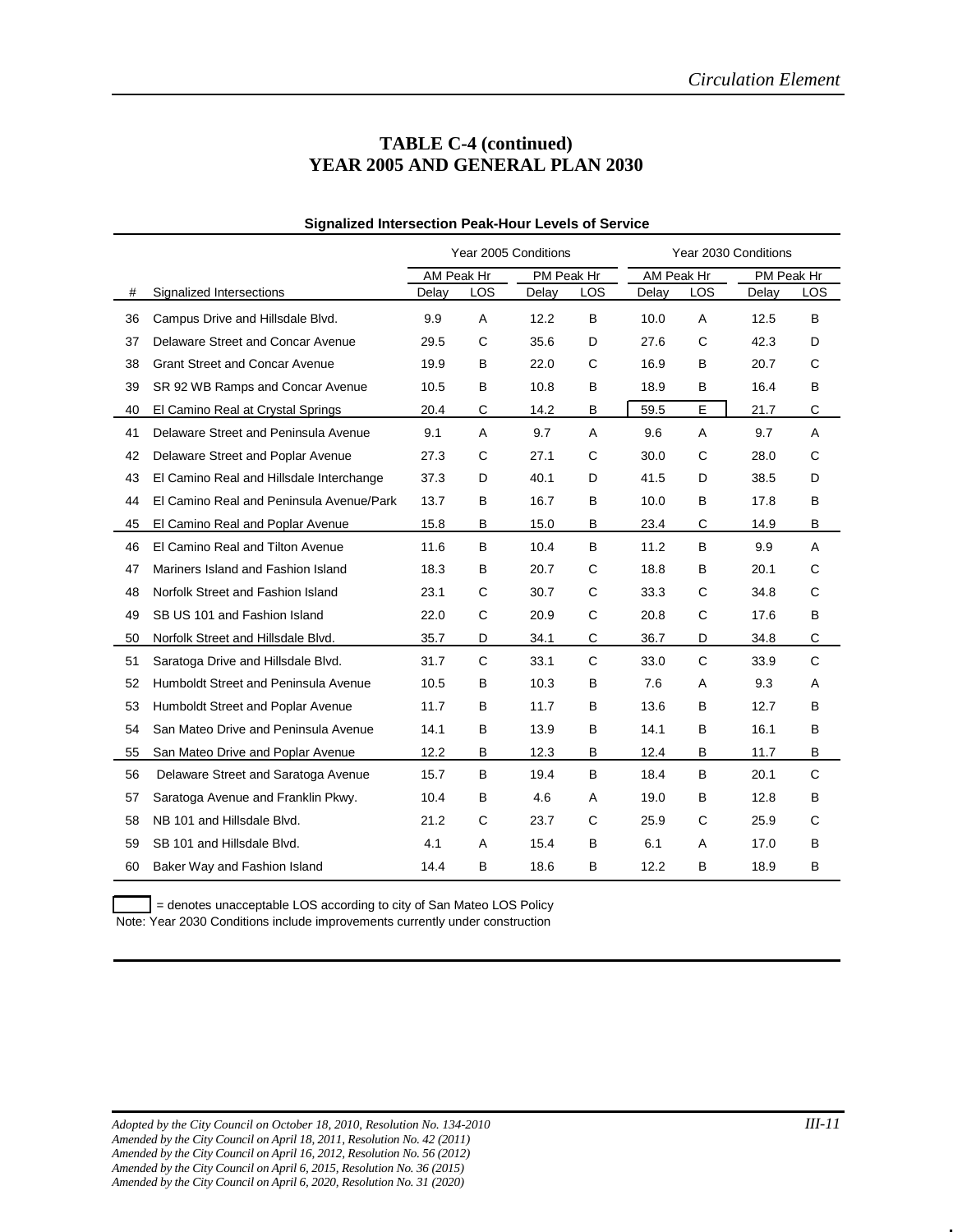# E. ROADWAY IMPROVEMENTS

#### **BACKGROUND**

The planned roadway improvements needed to reduce existing traffic problems and to accommodate the development anticipated by the General Plan are discussed in detail in the City's Traffic Mitigation Report prepared by Hexagon Transportation Consultants, Inc.

#### Target Level of Service

The anticipated growth planned for by the General Plan would result in substantial degradation of traffic conditions at several intersections, if not mitigated. The intent of the Traffic Mitigation Report is threefold: to solve existing congestion problems, to maintain existing traffic conditions where they are good, particularly on residential streets, and to reduce the impacts of anticipated growth.

Only feasible traffic improvements are included in the Report. Determination of "feasibility" involved a number of factors: physical constraints (i.e., right-of-way need versus availability), cost (including construction and right-of-way), and net benefit (the additional roadway capacity gained versus cost, loss of on-street parking, and the impact on neighbors).

#### **GOALS AND POLICIES**

**GOAL 2:** Maintain a street and highway system which accommodates future growth while maintaining acceptable levels of service.

#### **POLICIES**

- **C 2.1: Acceptable Levels of Service.** Maintain a Level of Service no worse than mid LOS D, average delay of 45.0 seconds, as the acceptable Level of Service for all intersections within the City.
- **C 2.2: Traffic Improvement Master Plan.** Maintain a master plan for street system improvements necessary to accommodate future growth and maintain acceptable levels of service. Intended improvements within the time frame of the Plan are listed in Appendix D, and may be updated by Resolution of the City Council consistent with Policy C-2.1.
- **C 2.3: Roadway Improvement Implementation.** Enact fiscal policies to provide that the roadway improvements listed in Appendix D are funded and accomplished throughout the timeframe of the General Plan to achieve the Level of Service standards set forth in Policy C-2.1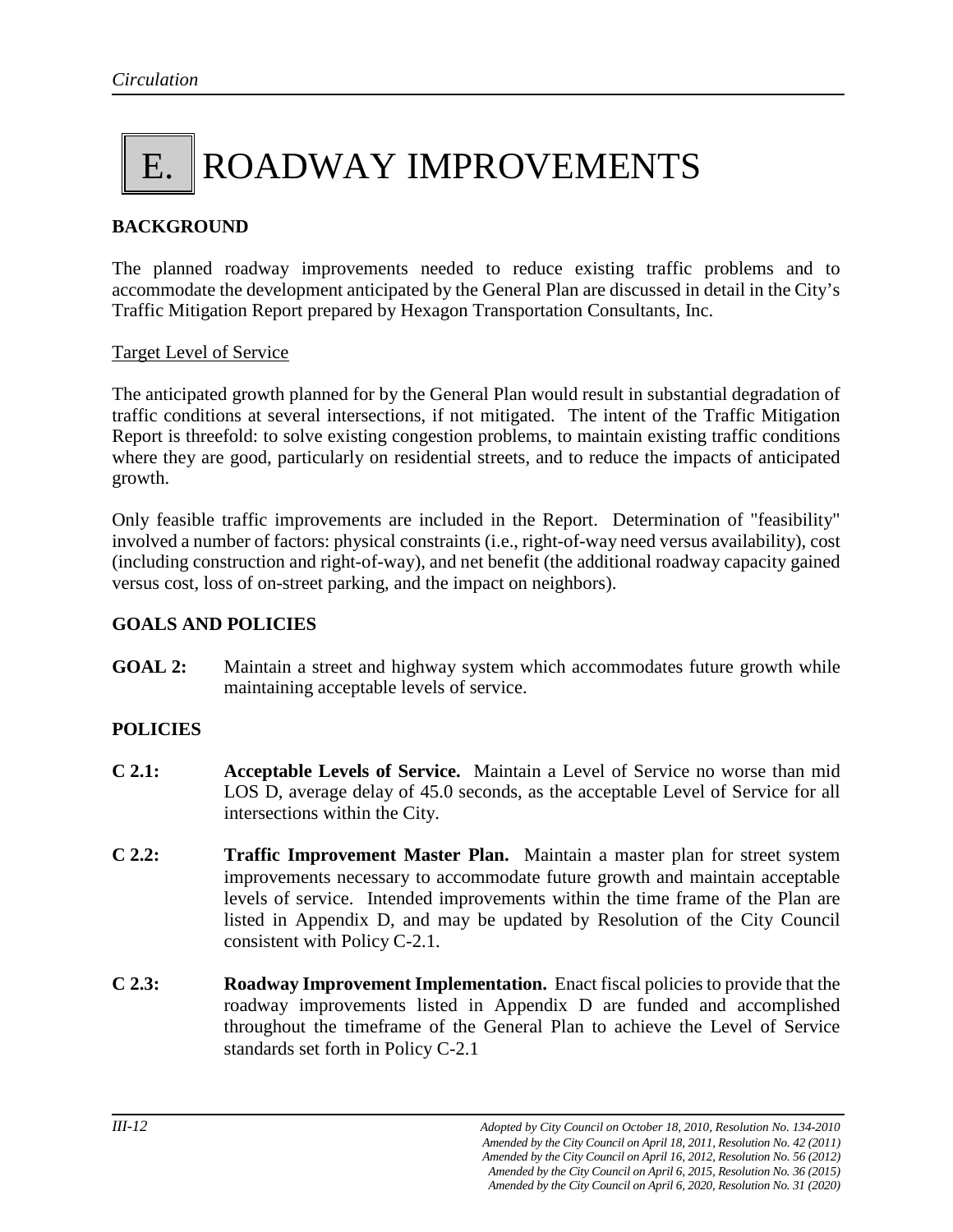A peak hour Level of Service mid-D, average delay of 45 seconds, is the desirable "worst case" Level of Service for intersections. This is generally considered acceptable for peak period operations under urban traffic conditions such as those in San Mateo. It represents "tolerable" delay in which a motorist would expect to typically wait through one and possibly a maximum of two signal cycles.

The Traffic Mitigation Report prepared by Hexagon Transportation Consultants, Inc. summarizes the anticipated street system improvements that would occur within the time horizon of the General Plan. There are only limited opportunities for new roadway facilities in the heavily built-up areas of San Mateo. In most cases, the assumed intersection improvement would result in an average delay of 45 seconds or better; however, in some cases a situation worse than the desirable target Level of Service is expected due to physical constraints making full mitigation infeasible. In these areas, a combination of techniques should be employed to minimize further traffic congestion, including constraining the permitted scale of development in the vicinity of the congestion problem and requiring the implementation of a Transportation Demand Management Program as a condition of development project approval.

It is intended by the General Plan that all the roadway improvements listed in Appendix D be implemented within the timeframe of the Plan, with the possible exception of improvements indicated as needing further study.

**C 2.4: Transportation Fee Ordinance.** Require new developments to pay for on-site improvements to meet the needs of development and their proportionate share of the costs for mitigating cumulative traffic impacts within the City of San Mateo. Utilize a Transportation Fee Ordinance to finance necessary off-site improvements equitably. The off-site improvements will include intersection and street improvements to maintain intersection levels of service, traffic safety improvements and improvements to reduce single occupant vehicle trips such as bicycle system enhancements, pedestrian improvements, and trip reduction measures.

It is clear that future development in San Mateo will cause added burden on the transportation system. The revenue generated by a traffic impact fee will offset the cost of roadway improvements which are needed as a result of this development. San Mateo has adopted an Impact Fee Ordinance which establishes a per unit fee amount on new commercial and residential development. This fee structure and amount is derived from the Land Use Plan and the related road improvements needed to achieve an "acceptable" Level of Service established by the Plan. The fee reflects only the incremental increase in demand placed on the circulation system by new development projects and is not imposed retroactively on existing land uses.

The revenues derived from the fee offset only a small portion of the total costs of roadway improvements, and will be used primarily to pay for the less substantial mitigations. The percentage varies depending on the improvement, please see Table 2-1 in the Traffic Mitigation Report (Appendix D), which shows actual percentages. To make up the deficit, a development project may be required to pay the full cost of off-site traffic improvements through the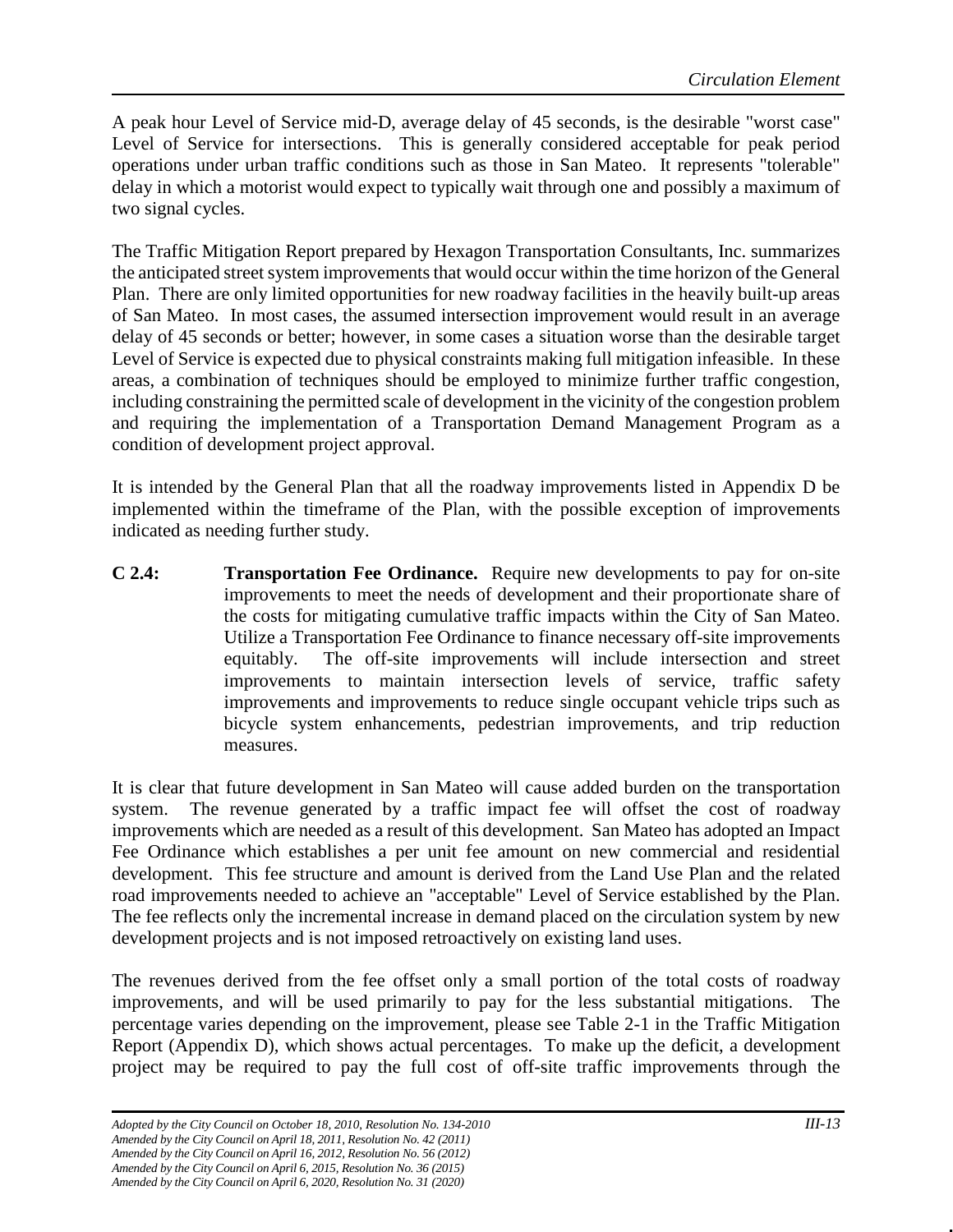environmental assessment process, in addition to paying the impact fee, with a possible provision for reimbursement by the City.

**C 2.5: Traffic Studies.** Require site-specific traffic studies for development projects where there may be a substantial impact on the local street system. Traffic impacts caused by a development project are considered to be unacceptable and warrant mitigation if the addition of project traffic results in a cumulative intersection level of service exceeding the acceptable level established in Policy C-2.1; where there may be safety hazards created; or where there may be other substantial impacts on the circulation system.

The traffic model does not identify all site specific impacts. To ensure that adequate traffic capacity is maintained and project related impacts are identified a traffic impact study is required of all public and private development projects for which an environmental assessment is prepared and where there is the potential for traffic impact. This study should include a traffic flow analysis to determine trip generation and the distribution and assignment of traffic resulting from the proposed project. A development project may be denied or the project may be required to be revised based on the degree of traffic impacts created relative to the acceptable Level of Service established by Policy C-2.1, resultant circulation hazards, or other substantial impacts on the circulation system.

- **C 2.6: Prioritization and Timing of Roadway Improvements.** Roadway improvements shall be periodically prioritized to be correlated with the distribution and pace of development, and to reflect the degree of need for mitigation.
- **C 2.7: Exceeding the Acceptable Level of Service.** In addition to paying the transportation impact fee, a development project may be required to fund off-site circulation improvements which are needed as a result of project generated traffic, if:
	- a. The level of service at the intersection drops below mid-level LOS D (average delay of more than 45 seconds) when the project traffic is added, and
	- b. An intersection that operates below its level of service standard under the base year conditions experiences an increase in delay of four or more seconds, and
	- c. The needed improvement of the intersection(s) is not funded in the applicable five-year City Capital Improvement Program from the date of application approval.

The cost of the off-site improvements may be reimbursed by the City if a reimbursement program is established throughout the timeframe of the Traffic Mitigation Report or at the time when the improvement was initially scheduled.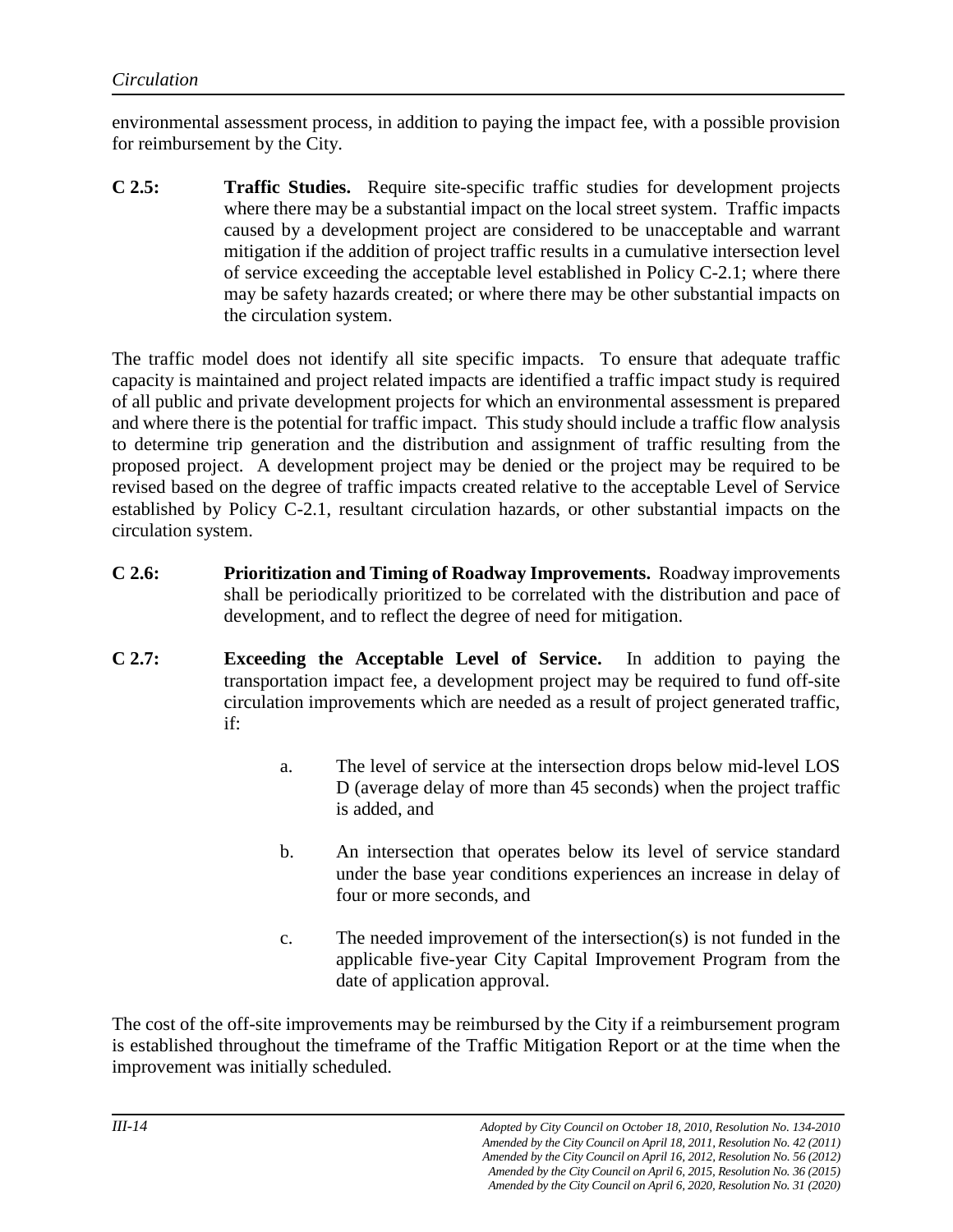Roadway improvements will be prioritized by the City Public Works Department and phased over the timeframe of the General Plan based on the degree of need and availability of funds. It is intended that the Traffic Mitigation Report be periodically reviewed and updated to reflect changes in growth projections and traffic conditions.

Situations may arise where the traffic of a proposed development project would result in an intersection Level of Service in excess of what is determined to be acceptable, and the improvement of the intersection is not scheduled for years to come. If the impact is significant, the City may require the development project to wait until the roadway improvements are made or require the developer to pay the cost of needed off-site improvements with a provision for City reimbursement throughout the timeframe of the Plan or at the time when the improvement was initially scheduled.

**C 2.8: Traffic Signal Installation.** A development project may be required to fund signalization of off-site unsignalized intersections if warranted as a result of project generated traffic. In addition, existing conditions may warrant signalization of unsignalized intersections. A warrant analysis to determine the need for signalization shall include consideration of both existing and projected traffic and pedestrian volumes, traffic delays and interruptions, accident history, and proximity of sensitive land uses, such as schools.

The installation of properly located traffic signals will provide for the orderly movement of traffic, increase the capacity of the intersection, reduce frequency of accidents, can allow for continuous movement along a given route, and permit minor street traffic to enter and cross major streets in a safe and continuous manner. Improper or unwarranted signal installation may cause excessive delay, increased accident frequency, circuitous travel along alternate routes and disobedience of signal indications.

The need for traffic signals will be measured by acceptable traffic engineering standards, such as the Federal Highway Administration Manual on Uniform Traffic Control Devices for traffic signal standards. Where appropriate traffic signal warrants are met, the City may require installation of a traffic signal after consideration of impacts on surrounding land uses and the need for coordination with other existing and planned intersection improvements.

**C 2.9: Dedication of Needed Right-of-Way for Roadway Improvements.** Require dedication of needed rights-of-way for roadway improvements shown in Appendix D, which are deficient in land area. Dedication shall be required where the development project contributes to the need for the roadway improvement and where the cost of dedication is not so disproportionate to the size of the project or traffic generated to make it unreasonable.

In some cases, adequate public right-of-way is not available to accomplish necessary roadway improvements. The City will need to purchase right-of-way or require its dedication as a condition of development project approval. Dedication is required where a development project creates the need for the roadway improvement and where the required mitigation is reasonable (i.e., where the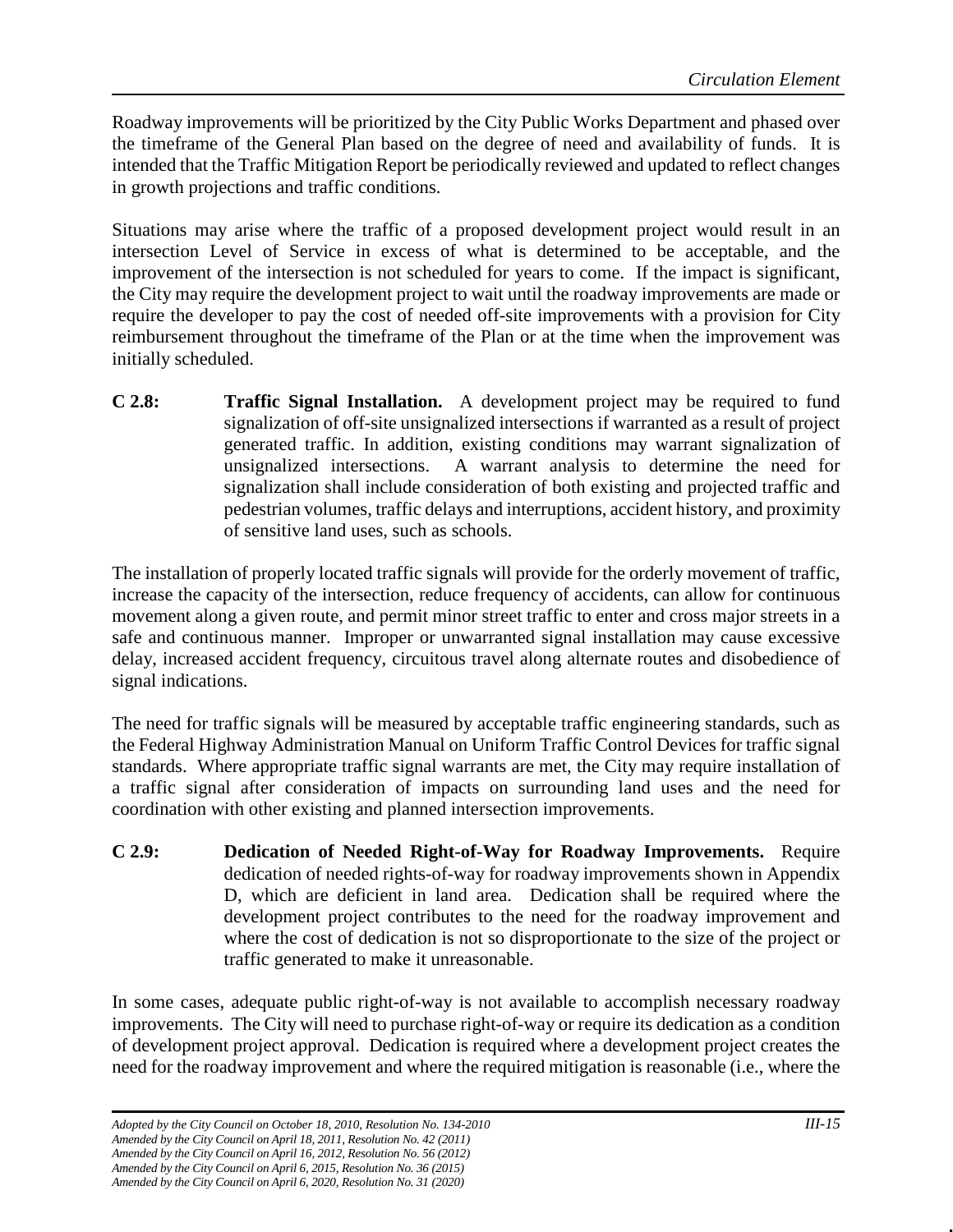severance impact on the property is not excessive to the degree that it is greater than the benefit to the street system).

**C 2.10: Transportation Demand Management (TDM).** Participate in the TDM Program as outlined by the San Mateo City/County Association of Governments (C/CAG). Encourage TDM measures as a condition of approval for development projects, which are anticipated to cause substantial traffic impacts. C/CAG requires the preparation of a TDM program for all new development that would add 100 peak hour trips or more to the regional road network.

To minimize traffic congestion, a comprehensive program is needed that provides mitigation to solve traffic problems. The City of San Mateo, which is almost built-out, offers limited opportunities for physical improvements on the roadway network. In cases where it is impractical or prohibitively expensive to increase the physical capacity of the street, the demand on the roadway system must be reduced.

The Transportation Demand Management (TDM) program involves measures designed to change travel behavior so that the number of vehicles on the roadway system during peak traffic periods is reduced. The program provides a basis for crediting project trips based on specific trip reduction measures for a variety of land uses such as retail, office, and residential. TDM programs can involve a number of measures, including: Ridesharing, Work Pattern Changes, Transit and Bicycle Use, Shuttles, Telecommuting, and Preferential Parking Controls. TDM measures for residential development also may include development of schools and/or community facilities in new subdivisions, creation of housing within one-quarter mile of rail stations, and transportation kiosks.

- **C 2.11: Transportation Demand Management (TDM) in Rail Corridor Transit-Oriented Development Plan (Corridor Plan).** Establish and implement a TDM program consistent with the Corridor Plan policy and program requirements for development within Transit-Oriented Development (TOD) areas designated by the Corridor Plan, as well as for all properties within the Hillsdale Station Area Plan.
- **C 2.12: Transportation Demand Management (TDM) in Downtown.** Establish and implement a TDM program, a Transportation Management Association (TMA), and other measures to reduce vehicle trips and encourage transit use and promote bicycle and pedestrian accessibility for development within one-half mile of the Downtown transit center.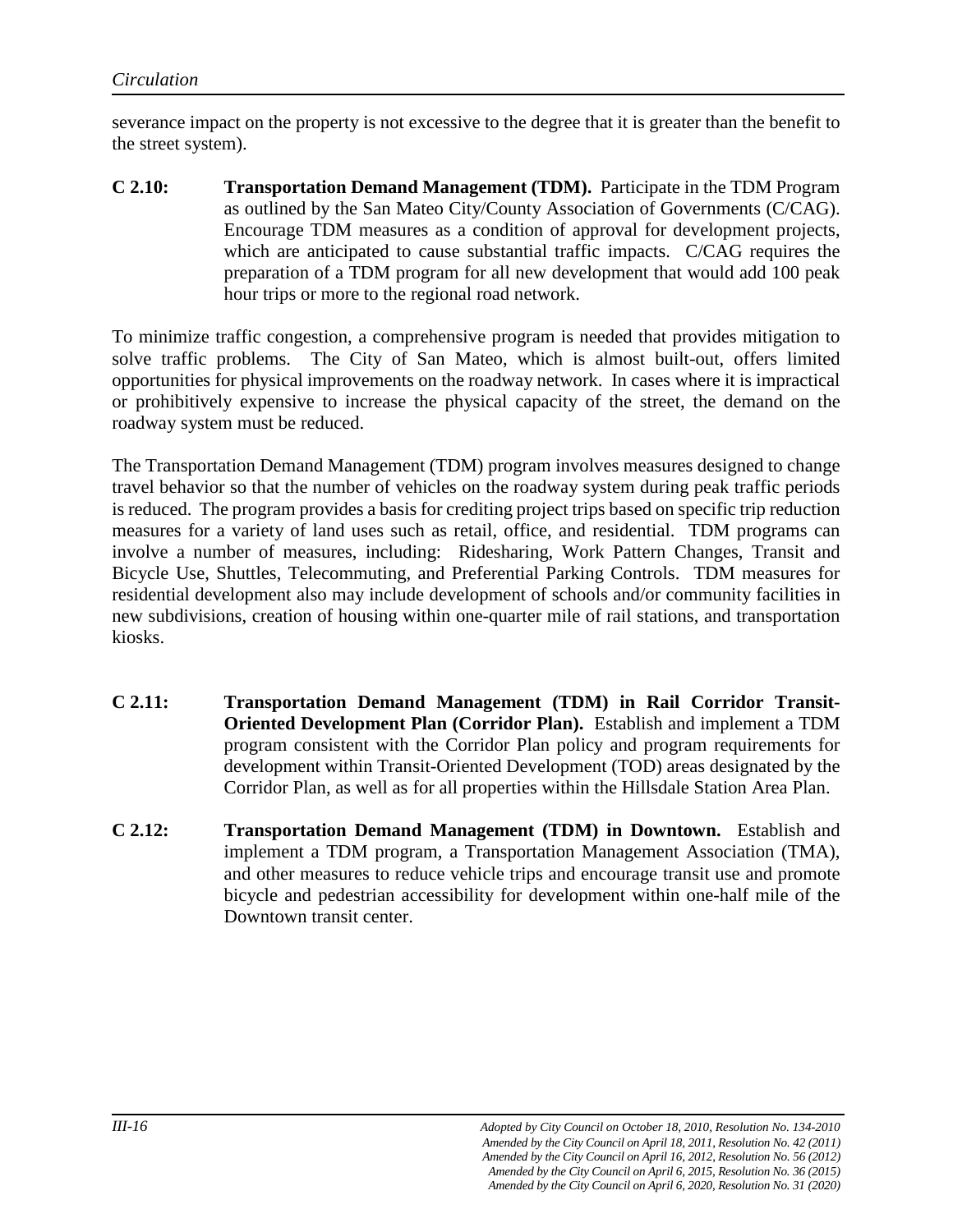## F. TRANSIT

#### **BACKGROUND**

Transit service is provided by the Peninsula Corridor Joint Powers Board (Caltrain) and the San Mateo County Transit District (SamTrans). Both extend service throughout San Mateo County and into adjoining San Francisco and Santa Clara Counties. ParaTransit services are provided Redi-Wheels Program of SamTrans and private taxi companies.

Future congestion of San Mateo roadways will necessitate a fundamental shift away from automobile travel to transit services. This will especially be true for peak period commute travel as the region's highways become increasingly clogged by motorists. In 2000, transit played a modest role in the circulation system. However, in comparison to many other cities throughout California, San Mateo has a higher percentage of transit riders. According to the 2000 Census, approximately 6.2% of the San Mateo workforce used public transit to commute to work, which is slightly higher than the 5.1% of Californians on average. Generally, cities in the San Francisco Bay Area have higher percentages of commuters using public transit. Even though a significant percentage of workers in San Mateo use public transit, the public transit system is somewhat limited in its service.

#### Bus & Shuttle Service

Shuttle services are a key way to provide feeder service as well as local circulation. SamTrans and Caltrain shuttle services are complementary and integrated, not duplicative. Several SamTrans routes operate in San Mateo with major transfer points located at the downtown San Mateo Caltrain Station in the northern portion of the City and El Camino Real and Hillsdale Boulevard in the southern portion (See Figure C-4). Express lines operate daily into San Francisco during the morning and return in the evening. Most of the local routes are located in the midsection of town, extending in a north/south direction on arterials such as El Camino Real, Alameda de las Pulgas, Delaware Street, and Norfolk Street. Service is also provided on Hillsdale Boulevard, Highway 92, Parrott Drive and Polhemus Road to the outlying east/west regions. The Climate Action Plan includes policies to increase bus ridership within San Mateo and to neighboring communities.

Free commuter shuttles are available at the Hillsdale Caltrain Stations, and within the Bridgepointe business area. These commuter shuttles are funded through grants and City and employer participation. The shuttle service operates during commute hours between transit stations and major employment areas. The Norfolk Area Shuttle serves the areas in the vicinity of SR-92 between Delaware Street and Norfolk Street. The Campus Drive Area Shuttle operates between the Hillsdale Station and the Campus Drive office development. The Mariners' Island Area Shuttle operates from the Hillsdale Station, serving a business park off Saratoga Drive before continuing to serve participating businesses in Foster City near SR-92. This shuttle stops along Mariners Island Boulevard, adjacent to the Bridgepointe Shopping Center in San Mateo. The North Foster City Shuttle also serves employers in the area of the Bridgepointe Shopping Center in addition to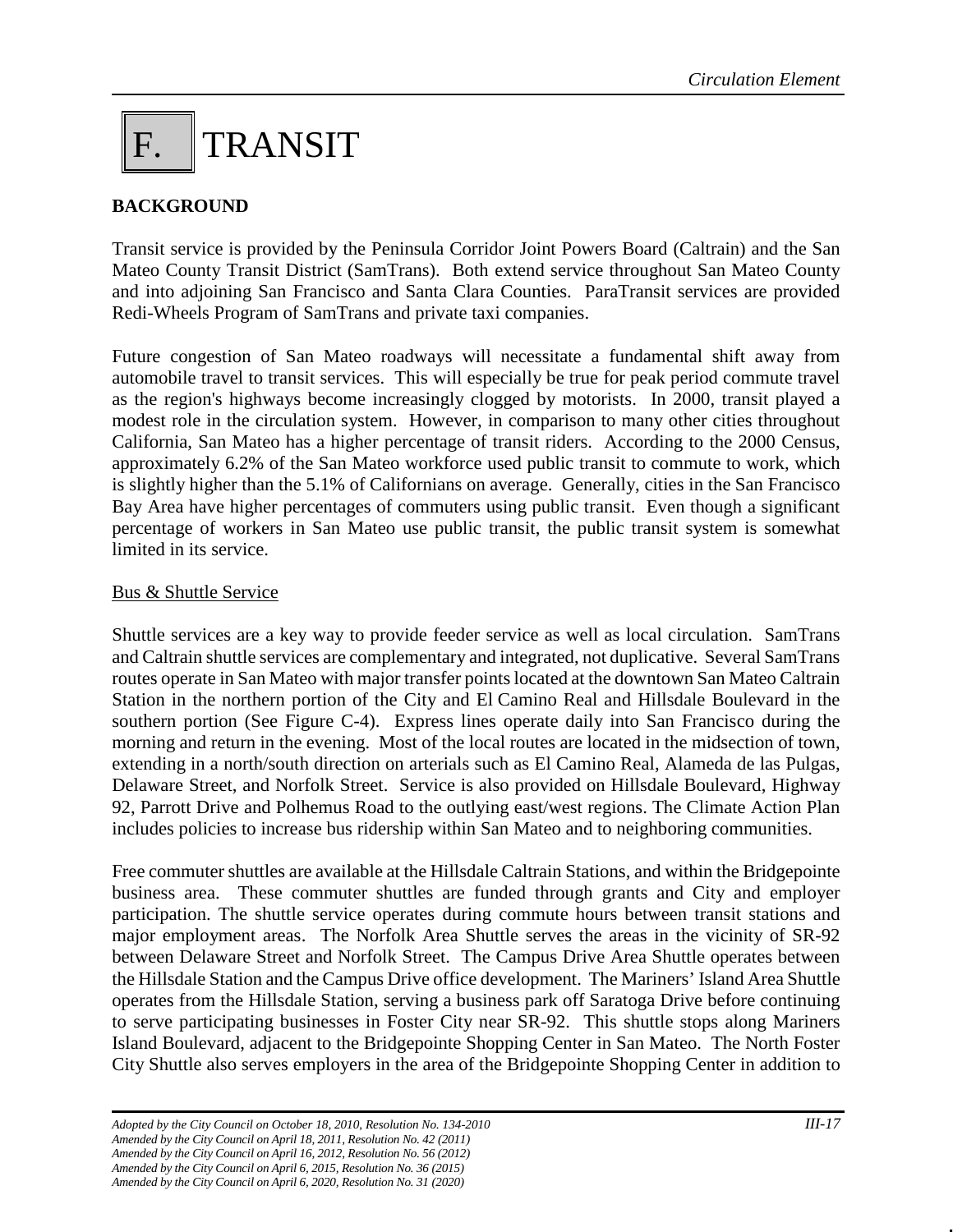other Foster City area employers. It transports riders to the Millbrae Station for BART and Caltrain rail access.

#### Rail Service

The 2008 progress report for Caltrain indicates for the third year in a row, the commuter railroad posted record-breaking ridership and recorded the highest annual ridership in the railroad's 145 year history.

In Fiscal Year 2008, Caltrain carried nearly 12 million riders, up 8.6 percent from the previous year. Revenue was \$40.1 million, up 15.1 percent from FY07. Some new riders were seeking relief from high gas prices, but some were attracted to Caltrain's Baby Bullet express service. Since the service was introduced in 2004, ridership has increased 48 percent. The 100-year old railroad bridges that cross Tilton Avenue, Monte Diablo and Santa Inez streets and Poplar Avenue in San Mateo will be replaced to meet current seismic standards. In addition, the bridge that crosses Poplar Avenue will be raised to improve access to the neighborhood for emergency vehicles, such as fire trucks. New retaining walls will be built along the right of way to support the track embankments. The abutments, which hold up the bridges, will be retrofitted and finally, the bridges themselves will be replaced. The project will begin in summer 2009 and take approximately one year to complete.

Caltrain plans to electrify the railroad by 2021. Not only will electrification reduce emissions, it also will allow Caltrain to offer more frequent service; however, the overhead contact system of poles and wires would result in changes that would increase visual clutter in some locations and be perceived as negative by some residents and business occupants. In which case, the City encourages the use of headspans to lighten overhead elements in sensitive areas. Additionally, the City will coordinate with Caltrain to ensure aesthetic treatments of overhead poles and wires throughout San Mateo.

Other transit projects that serve or will serve the City of San Mateo include High Speed Rail, Dunbarton Rail and AC Transit regional express service.

#### **GOALS AND POLICIES**

**GOAL 3:** Support the provision of public transit services adequate to provide a viable alternative to automobile travel for all citizens and to provide a convenient means of transportation to the "transit dependent" population.

#### **POLICIES**

**C 3.1: Increase Bus Ridership.** Strongly promote increased bus ridership and improved accessibility to bus transit by encouraging SamTrans to implement the following bus service improvements: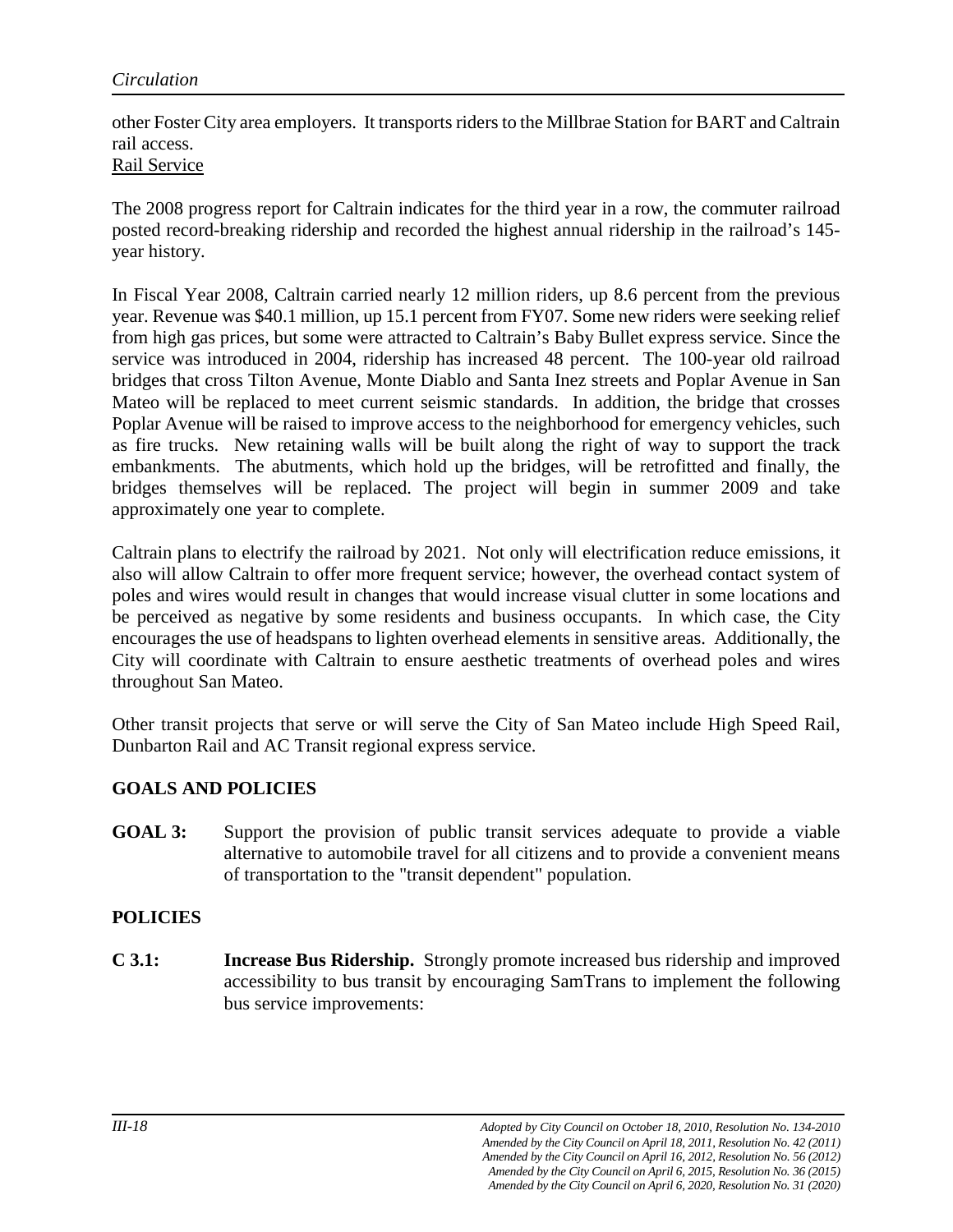- a. Evaluate the need to provide service in areas exceeding a quarter mile from local routes and designated bus stops, as shown on Figure C-4.
- b. Evaluate the need for improved bus service in high concentration employment centers, including: Downtown, Mariner's Island, Peninsula Office Park, Crossroads, and the Corridor Plan area among others as shown in the Land Use Element, Figure LU-2 (Employment Locations). Evaluate the need to improve bus service to the College of San Mateo, between schools and recreation facilities, and to special events.
- c. Promote increased usage of the Park-N-Ride lot at the US 101 and SR 92 Interchange.
- d. Promote increased bus ridership through an expanded Public Information Program such as at train stations, public institutions, and through TDM.
- e. Recognize the importance of complementary land uses, such as higher-density, compact development with pedestrian-friendly environments, to especially justify increasing levels of transit service.

Most of the City's area is within a quarter mile of bus routes; however, there is substantially less accessibility to designated bus stops. It is SamTrans' policy to restrict passenger boarding and alighting to designated bus stops.

Bus service limitations are also in scheduling. Local and express service is generally provided up until 7 p.m., resulting in a lack of nighttime bus service for several areas of the City. Late night service occurs on El Camino Real and Delaware Street. Local bus service to the train stations is limited to standard commuter times, allowing little schedule flexibility in bus/train transfer.

SamTrans operates express bus service at the US 101/SR 92 Park-n-Ride lot, which was developed in 1987. The lot, which is substantially underutilized, contains approximately 150 parking stalls, with an expansion potential of 150 more stalls.

SamTrans' marketing and promotional effort has included: a school outreach program, market studies for employee complexes, expansion of signage, targeted promotions for special events such as the County Fair, 49er football games, media usage, and efforts to increase employer purchase centers for passes, among other activities. It is intended that the City work closely with SamTrans to achieve an optimal level of bus service in San Mateo and to ensure that adequate transit information is made available to the community.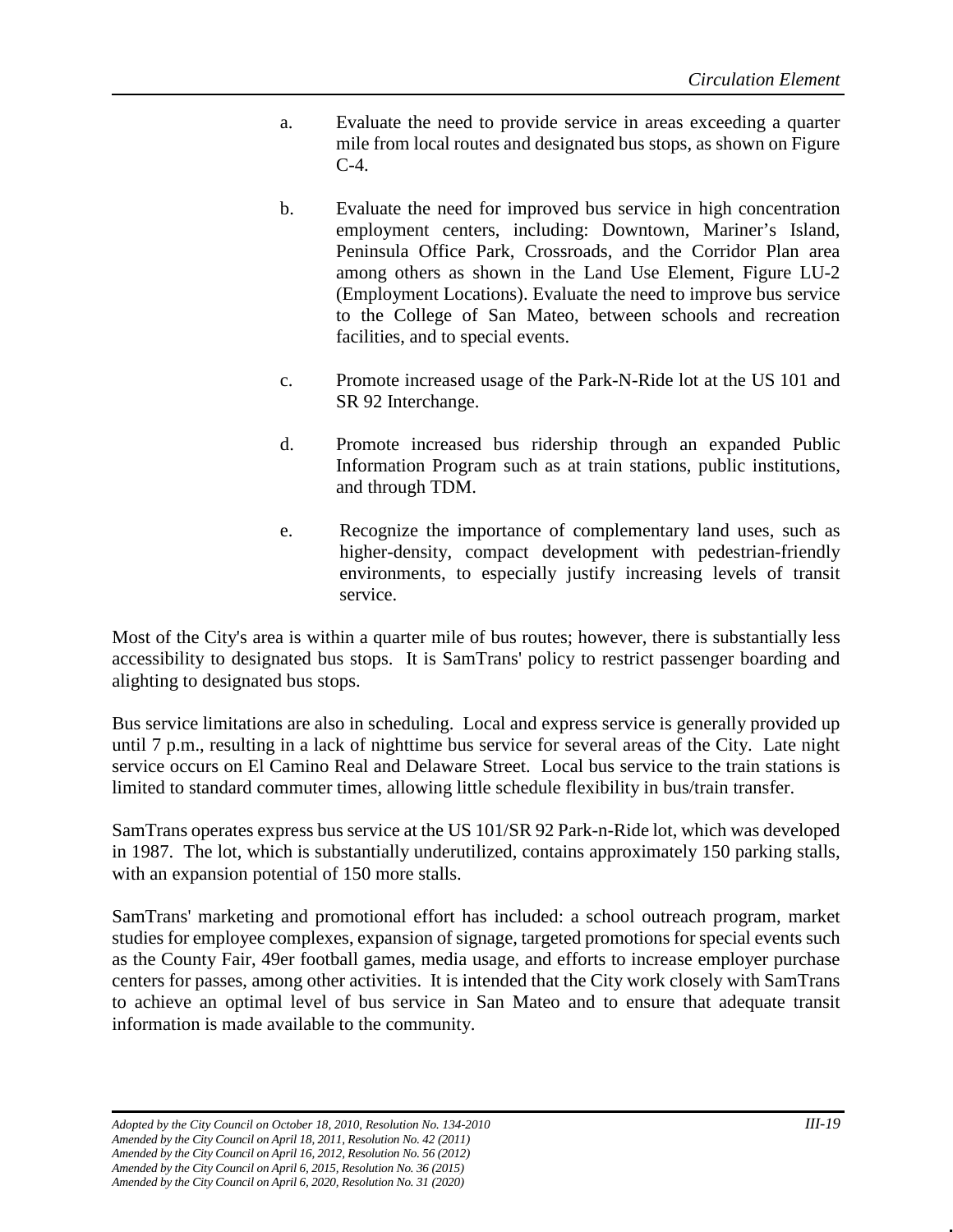- **C 3.2: Caltrain.** Continue the City's strong support of Caltrain as an essential element of the overall circulation system on the Peninsula and in the City. Support the following rail service improvements:
	- a. Continue to work with the Joint Powers Board which locally manages and oversees improvement plans for Caltrain.
	- b. Increased service during non-commute periods and increase system capacity.
	- c. Development of a Downtown San Francisco terminal within the vicinity of the Transbay Terminal or Financial District to improve commute service and linkage to other regional transit systems.
	- d. Expenditure of Measure A (1/2-cent sales tax) funds and other available funds for grade crossing improvements at existing at grade crossings and where existing grade separations have inadequate vertical clearance above the crossing street.
	- e. Caltrain Public Shuttle Programs.
	- f. Caltrain's Project 2025 future vision includes three major phases of development: state of good repair, electrification enhancements and post-electrification enhancements. All three phases of the program will provide increased frequency of service to San Mateo and Peninsula residents and commuters.

The importance of Caltrain is evident in light of the projected traffic increases and limited expansion potential of US 101, the major north/south transportation corridor that parallels the rail line on the Peninsula.

Increased Caltrain ridership is limited by a number of factors: the lack of a convenient downtown terminal in San Francisco, insufficient parking at train stations, limited bus/train transfer, and schedule limitations, including the number of daily trains and the times of operation and lack of connecting bicycle pathways.

A Joint Powers Board (JPB) between the local transit operators and San Francisco, San Mateo and Santa Clara Counties has been formed to facilitate coordinated transit management, public acquisition of the railroad right-of-way which was owned by Southern Pacific Transportation Company, and transition of Caltrain to a transit system capable of providing frequent service, comparable to BART. Public acquisition of the railroad right-of-way operations corridor was completed on December 27, 1991. Transfer of individual train station site ownership is presently being pursued by the JPB.

There are three Caltrain stations in San Mateo: Downtown, Hayward Park, and Hillsdale. The San Mateo Travel Model shows that the majority of passengers drive alone to the stations and park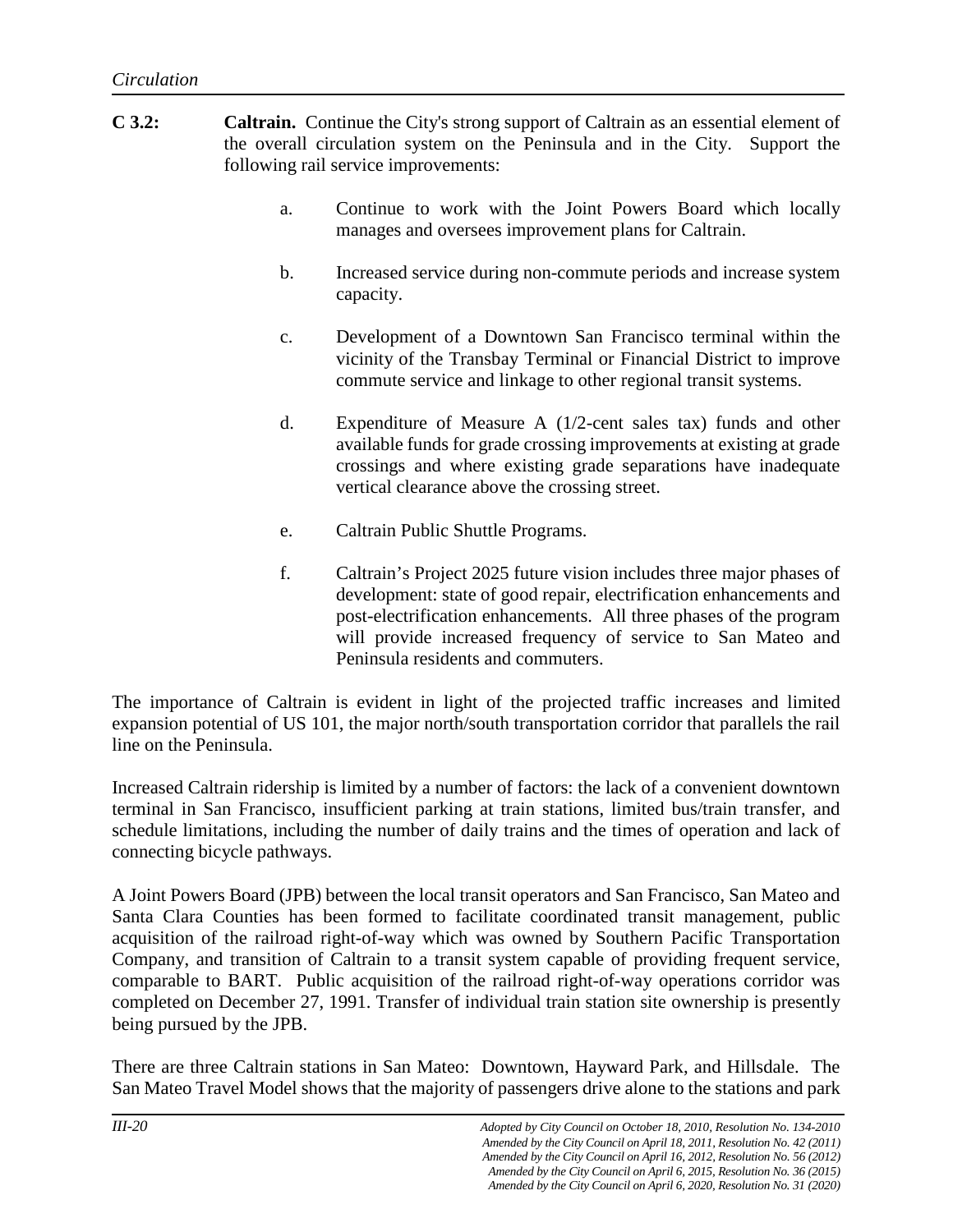their cars. The Climate Action Plan identifies the City's strategies to expand shuttle ridership and reduce single-occupant commute trips to Caltrain, along with policies to support overall increase in Caltrain ridership. Three public shuttles operated by the regional Commute Alliance operate in San Mateo, transporting riders from the Hillsdale Caltrain station to employment centers in the community. In 2013, these shuttles served approximately 72,000 riders annually during morning and afternoon commute times.

Improvement of San Mateo train stations is considered a key element in increasing local transit usage. This should include parking lot expansion and improved bus and shuttle access. The Downtown Station is sited at 2 North B Street, north of First Avenue. Parking for the station is provided on the State-owned commuter lot located to the north of First Avenue and containing approximately 175 stalls.

**C 3.3: Hayward Park Station.** Improve pedestrian and vehicular access to the station. Redevelop the surrounding area with mixed-use and transit-oriented development.

The Hayward Park Station is sited on the east side of the railroad tracks just north of Concar Drive. Parking for commuters is provided by a 130-stall parking lot accessible from Concar Drive, west of Delaware Street. Access to the Station from the west of the tracks is limited due to the lack of a grade separated crossing. Presently, the station is located behind a commercial building, which does not offer pedestrian friendly access from Delaware Street. Redevelopment of the surrounding area into a transit-oriented community will provide improved pedestrian access to the station. Ideally, pedestrian and bicycle access should also be provided to Trinta Park located to the southwest of the Hayward Park Station.

**C 3.4: Hillsdale Station.** In conjunction with Caltrain, relocate the Hillsdale Station northward to a new location in the vicinity of between  $28<sup>th</sup>$  Avenue and  $31<sup>st</sup>$  Avenue, allow parking lot expansion and new parking garages, improve vehicular circulation and pedestrian access, and facilitate direct on-site bus/train transfer. Establish a circulation system for Hillsdale Station that will safely meet the needs of the station as a major transit hub and heart of a transit village, and will efficiently accommodate the many modes of transit it will serve. Also, incorporate the concepts of transit-oriented development into the designs of the areas surrounding the station such as mixed-use development, pedestrian friendly design, and a variety of housing within walking distance, consistent with the guidance of the City's Climate Action Plan. Use the Transit Center Program in the Hillsdale Station Area Plan as a starting point for station design. If necessary, consider the  $31<sup>st</sup>$  Avenue Alternative Program, which makes use of a more limited number of parcels for the first stage of development and is found in Appendix B to the Hillsdale Station Area Plan.

The Hillsdale Station is the most heavily used station in San Mateo and provides transit access to several major destination points: Hillsdale Shopping Mall, Bay Meadows Phase II Specific Plan transit-oriented development, and the San Mateo County Events Center. It is located on the west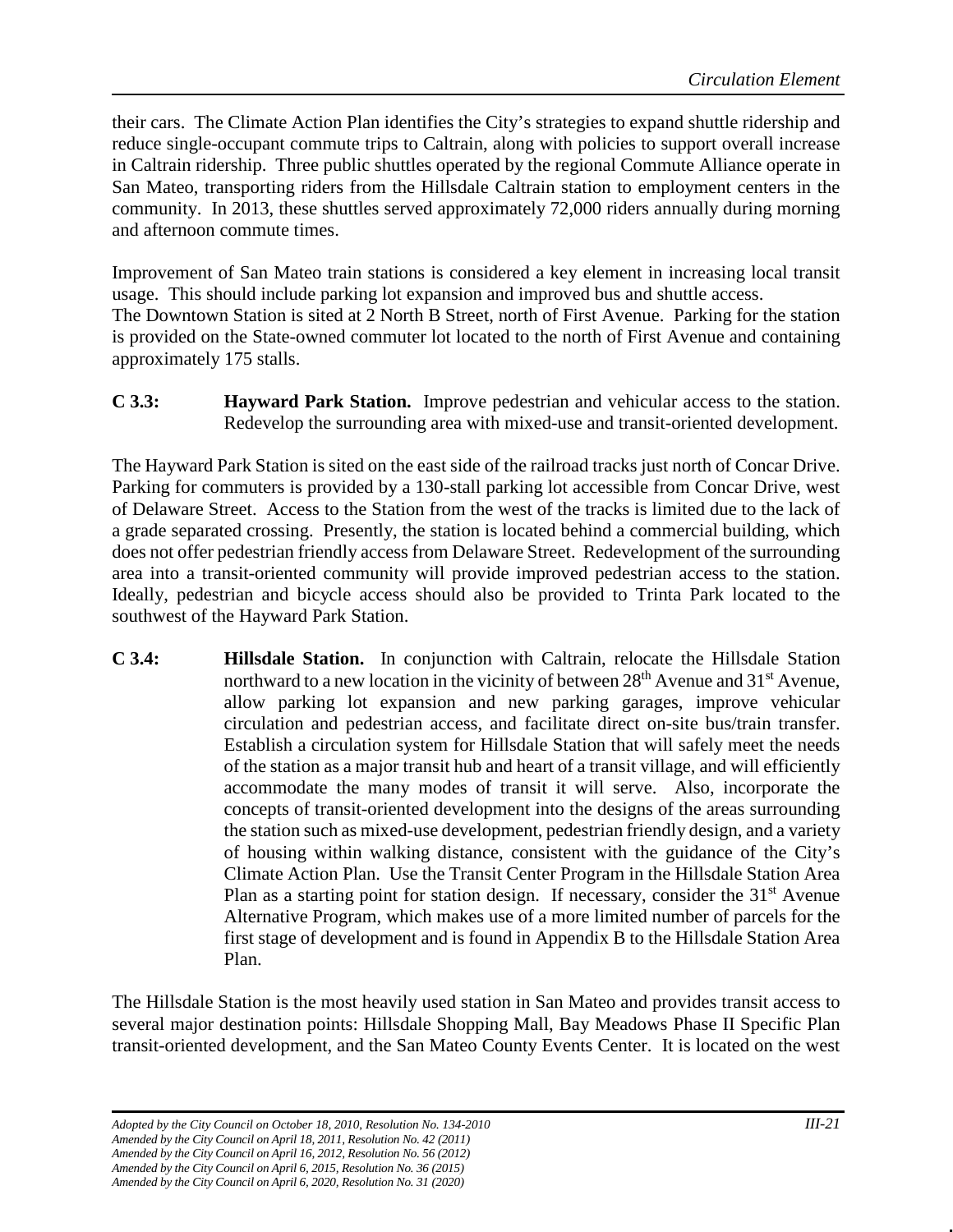side of the tracks at El Camino Real, north of Hillsdale Boulevard. Four commuter parking lots are available, totaling approximately 497 parking stalls.

The planned relocation of the Hillsdale Station consists of installing a raised platform on an aerial viaduct, which will provide safer access and easier transfers to buses and shuttles. Improved vehicular access will also be an important component of the relocated station. The transit center will include a new parking garage along El Camino Real near 31<sup>st</sup> Avenue, with approximately 636 parking spaces. In Phase II of the Transit Center Program, a second parking garage on South Delaware Street in the Bay Meadows Phase II project area will be developed, with approximately 500 parking spaces. Future development near the station should be designed to take maximum advantage of the proximity to transit.

Because Caltrain is predominantly at-grade, local circulation is impeded where crossings do not exist and during times when crossing gates are closed. The majority of track crossings exist in the northern section of the City and in the Downtown. Only four crossings, SR 92, Hillsdale Boulevard, 25th Avenue and Laurie Meadows Drive/42nd Avenue are located south of Ninth Avenue to the Belmont border -- a length of approximately three miles.

- **C 3.5: Grade Separation of Rail Line.** Promote the elimination of existing at grade crossings to improve local circulation and safety.
- **C 3.6: Below Grade Rail Line.** Depress the rail line through the downtown with street crossings remaining at grade as Caltrain service is increased and high speed rail through the corridor is implemented. Depressing the rail line in downtown should include examination of a tunnel alternative and potential use of air rights.
- **C 3.7: San Mateo Rail Corridor Transit-Oriented Development Plan (Corridor Plan).** Improve east-west access via new grade-separated rail crossings at 28<sup>th</sup> and 31st Avenues.

Only seven of the total 18 rail crossings in San Mateo are grade-separated, four of which are scheduled to be replaced to meet current seismic standards due to disrepair and inadequate vertical clearance. These improvements are scheduled for the summer of 2009 and include the Poplar, Tilton, Monte Diablo and Santa Inez bridges. Problems have resulted from the at-grade system. During peak hours, the train causes a backup on nearby streets. Grade separation of the rail line would allow unobstructed street circulation and improved traffic and pedestrian safety.

The key purpose of grade separations is to improve local traffic circulation and safety. The San Mateo County Transportation Authority's 2004 Measure A Expenditure Plan provides a list of candidate projects for new or upgraded grade separations. Implementation of this policy also supports transportation demand management strategies in the City's Climate Action Plan.

The Peninsula Corridor Joint Powers Board is preparing Footprint Studies for the Hillsdale and Downtown rail corridors. Slight raising of the alignment in the vicinity of the proposed  $31<sup>st</sup>$ Avenue grade separation will facilitate relocation of the existing station north to between 28<sup>th</sup> and 31<sup>st</sup> Avenues and will avoid requiring realignment of El Camino Real. While a range of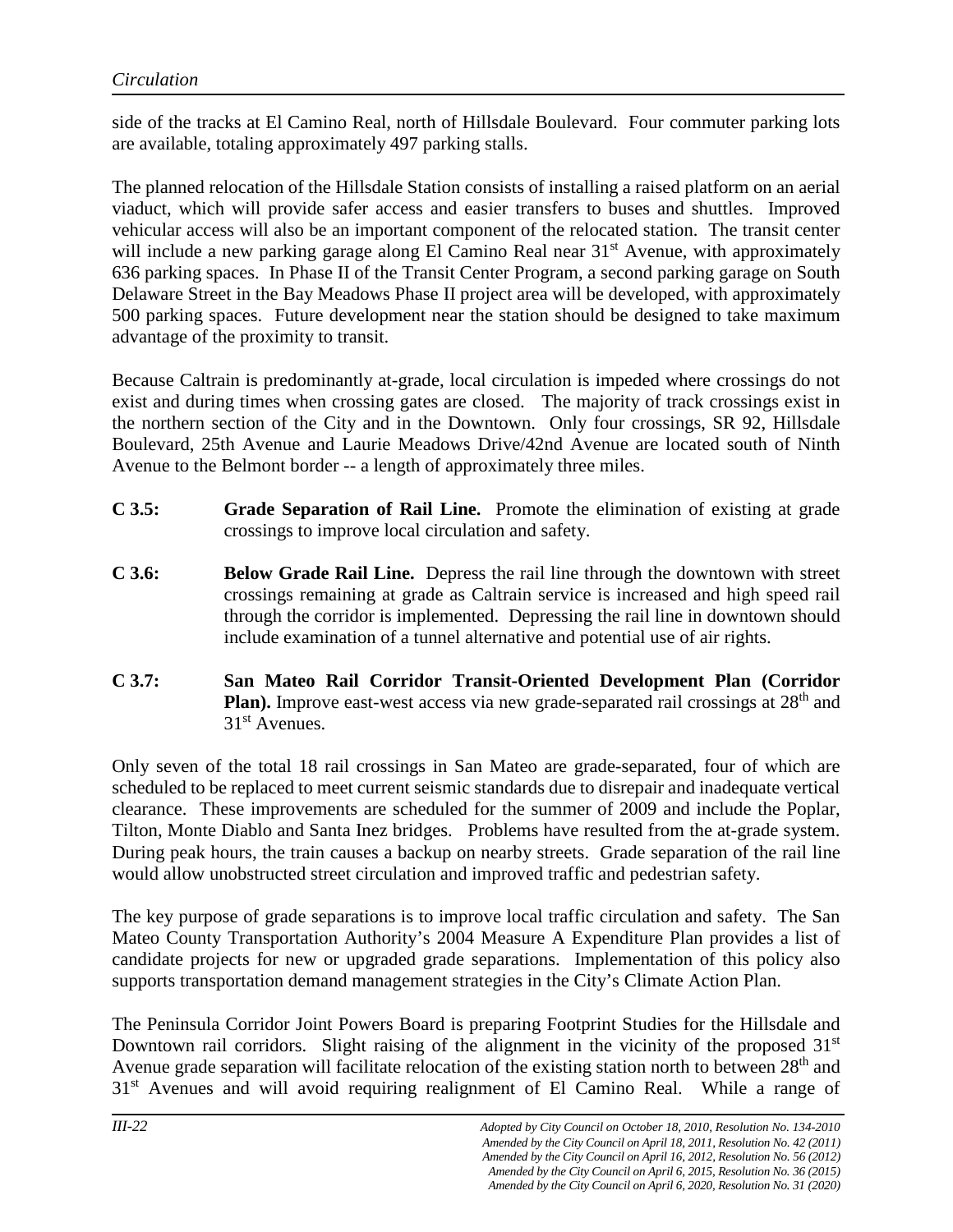alternatives are being considered for the rail alignment through downtown San Mateo, the City has established its preference for a depressed alignment that would avoid impacts to the existing street system and would reduce access to adjacent properties.

- **C 3.8: Child Care Facilities Adjacent to Public Transit Stations.** Consider including child care space in, or adjacent to, public transit stations/hubs.
- **C 3.9: Child Care Traffic Mitigation Credit**. Promote traffic mitigation credit for child care space in large developments.

For most working parents who use child care outside their homes, the commute to work is impacted by the location of child care. Locating child care along major transit routes and in or adjacent to transit stations, such as in the redevelopment and/or relocation of the city's three Caltrain stations, can reduce the miles driven and even enable parents to use public transit.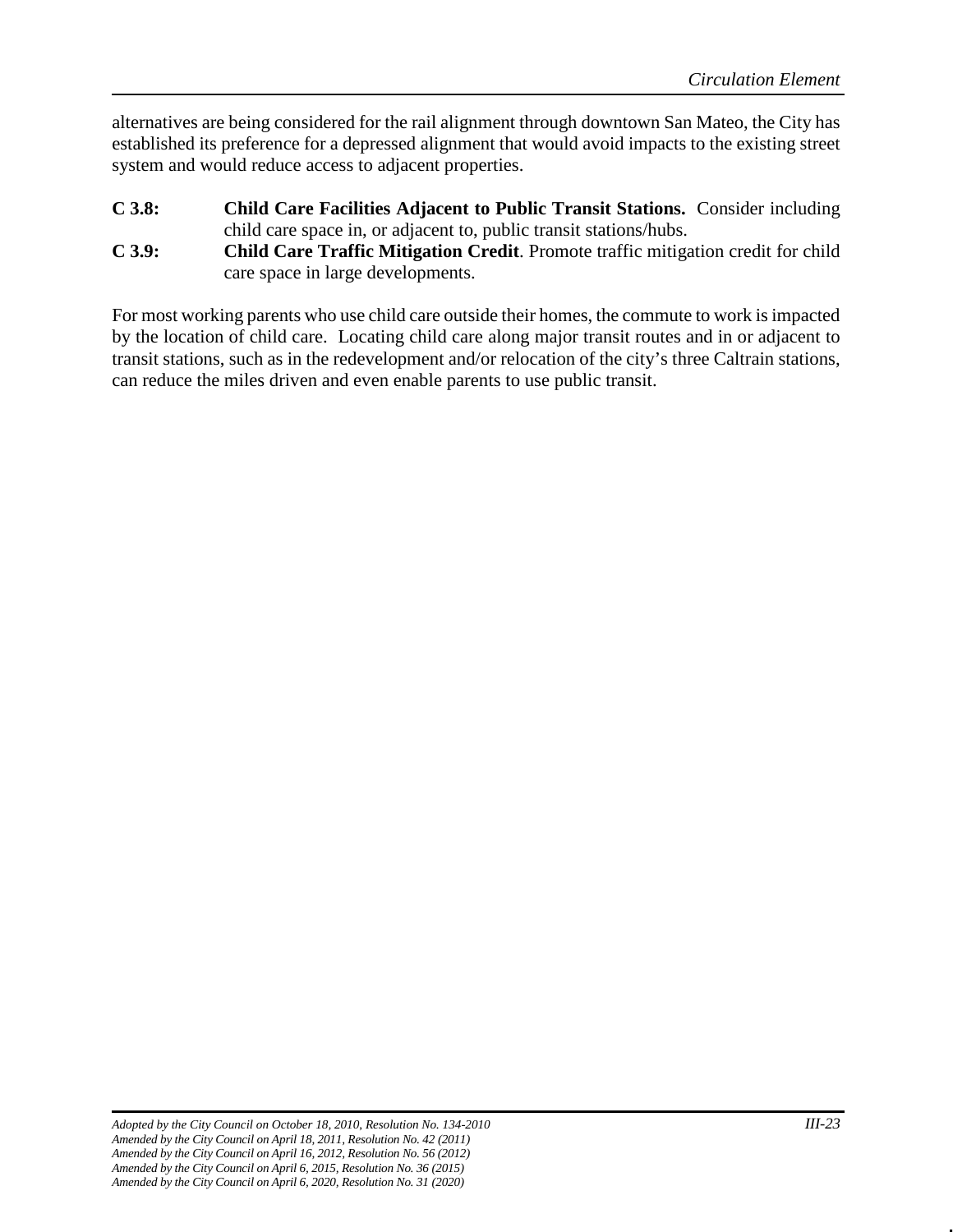### G. BICYCLE AND PEDESTRIAN

#### **BACKGROUND**

#### San Mateo Bikeways System

Bicycling has steadily been gaining in popularity in recent years as a recreational activity and a sustainable means of transportation. San Mateo is well suited for bicycling due to its pleasant climate, relatively flat terrain, close spatial distribution of services, and varied scenic amenities.

The City and County are responsible for planning, constructing, and maintaining the bikeways system.

The Bikeways System is shown on Figure C-5. The system generally provides good access to the more important bicycle destination areas. This includes access within a few blocks of all schools, parks, and train stations, and direct access to the three high schools and the College of San Mateo.

The proposed bikeway improvements shown on Figure C-5 constitute recommendations for improvements to the existing system. The actual design and type of these type of facilities may be altered due to physical constraints identified in the field. Priorities for improvements are indicated in policy C4.1: Bicycle Master Plan, which also calls for coordination with the Countywide bikeways system.

A major inadequacy with the system is the high reliance on bicycle routes on major streets to provide critical linkages. Bike routes consist merely of signs which guide the cyclist and caution the motorist that there is a higher likelihood of bicycles being present. Bicycle lanes and paths provide semi-exclusive and fully exclusive "right-of-way" to the cyclist. Lanes and paths are safer and more enjoyable to cyclists, but their development is more costly and difficult due to the extra space needed.

#### San Mateo Pedestrian System

Ideally, services such as jobs, schools, shopping and recreation facilities are within walking distance of where people in the community live. Generally, San Mateo has a good distribution of these services relative to residential neighborhoods. The distribution of retail centers includes ten neighborhood shopping areas, two regional centers, the Central Business District and the El Camino Real commercial strip. Sixty-five percent of all San Mateo households are within walking distance of at least one of these retail centers.

Households east of the Bayshore Freeway have the best pedestrian access to recreation facilities. Households in the northwest and southwest portions of the City have the poorest pedestrian access to these facilities. It is the intent of the City to improve pedestrian accessibility to recreation facilities in neighborhoods where it is most limited. (See the Open Space, Conservation, and Recreation Element for discussion of the parks distribution).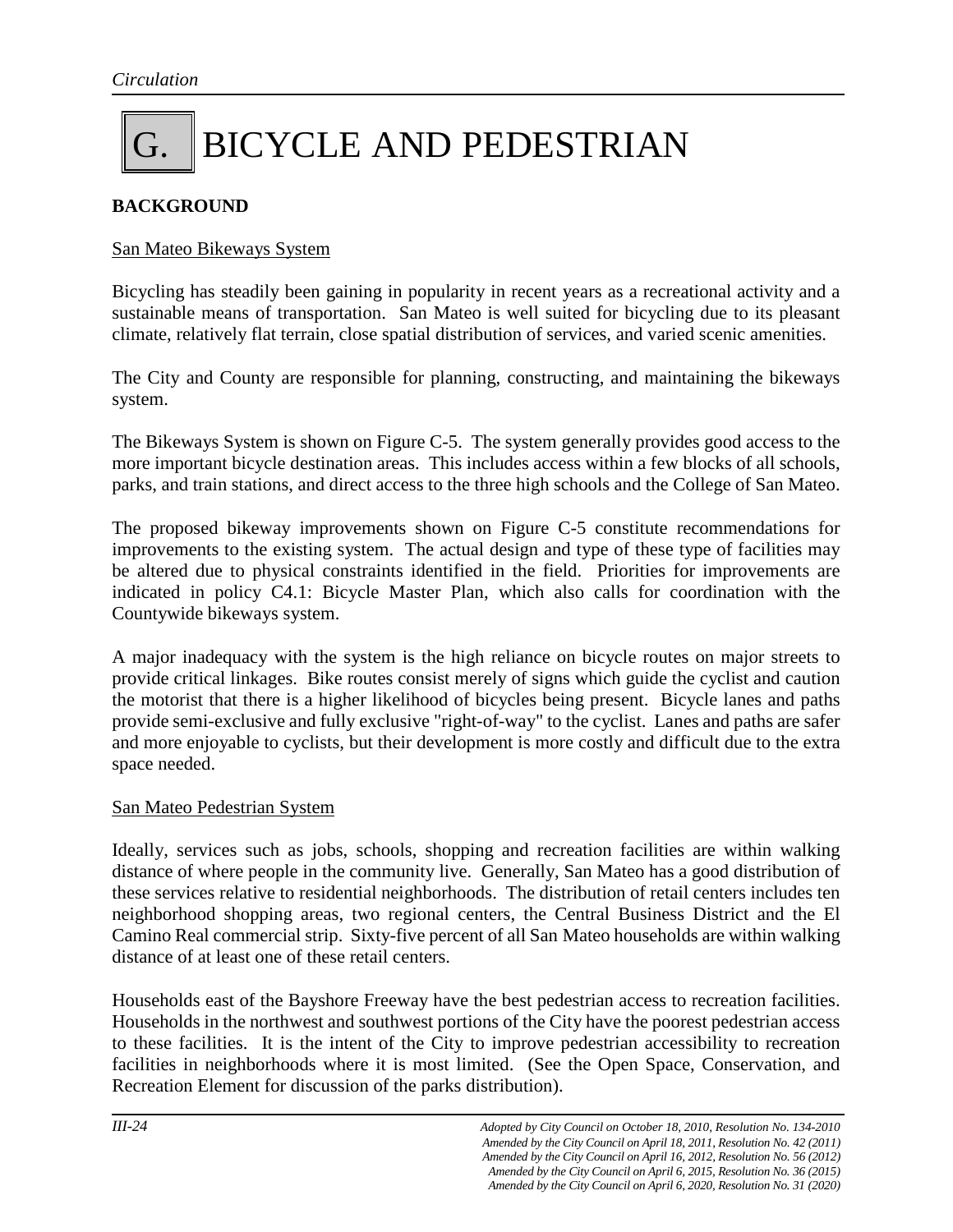#### **GOALS AND POLICIES**

**GOAL 4:** Maintain a comprehensive bicycle and pedestrian circulation network which provides safe recreation opportunities and an alternative to automobile travel.

#### **POLICIES**

**C 4.1: Bicycle Master Plan.** Implement the Bicycle Master Plan's recommended programs and projects to create and maintain a fully-connected safe and logical bikeways system; support the City's Sustainable Transportation Actions; and coordinate with the countywide system.

It is the City's intent to have a bicycling system that makes it convenient and safe for residents to travel to work, obtain services, shop, recreate, and get to school on their bicycles. Physical barriers such as US 101 and the rail corridor impede circulation on the bikeways system in some areas. General linkage improvements are needed to some schools, major office parks, and

recreational areas, such as Sugarloaf Mountain, Crystal Springs Reservoir, and Shoreline Park.

East/west access over US 101 is limited and considered potentially dangerous in areas due to high speeds and volumes of traffic, necessary ramp crossings, and minimal area for exclusive bicycle/pedestrian travel. Critical links include the Peninsula Avenue, Monte Diablo Avenue, Third Avenue and Hillsdale Boulevard crossings.

North/south bikeways access in the Hillsdale area, east of El Camino Real, is lacking. The future roadway system within the Bay Meadows II redevelopment site will become critical links of the Bikeways System.

**C 4.2: Bicycle Facilities on Transit.** Encourage additional bicycle capacity on Caltrain and SamTrans (especially to the College of San Mateo). Provide an adequate supply of secure covered bicycle parking at the Caltrain stations.

SamTrans and Caltrain provide limited facilities for the transport of bicycles. Bicycle racks on buses would encourage more bicycle use between the hilly and lowlands areas. The Caltrain Bike Parking and Access Plan includes improvements and innovative ideas to address the demand for bikes on board the trains.

**C 4.3: Dedication of Needed Right-of-Way for Bikeways.** Require dedication of necessary rights-of-way for bike lanes and paths shown on Figure C-5, which are deficient in land area. Dedication shall be required where the development project contributes to the need for the bikeways improvement and where the cost of dedication is not so disproportionate to the size of the project to make it unreasonable.

In some cases, adequate right-of-way is not available to accomplish intended bikeways improvements. The City will need to purchase right-of-way or require its dedication as a condition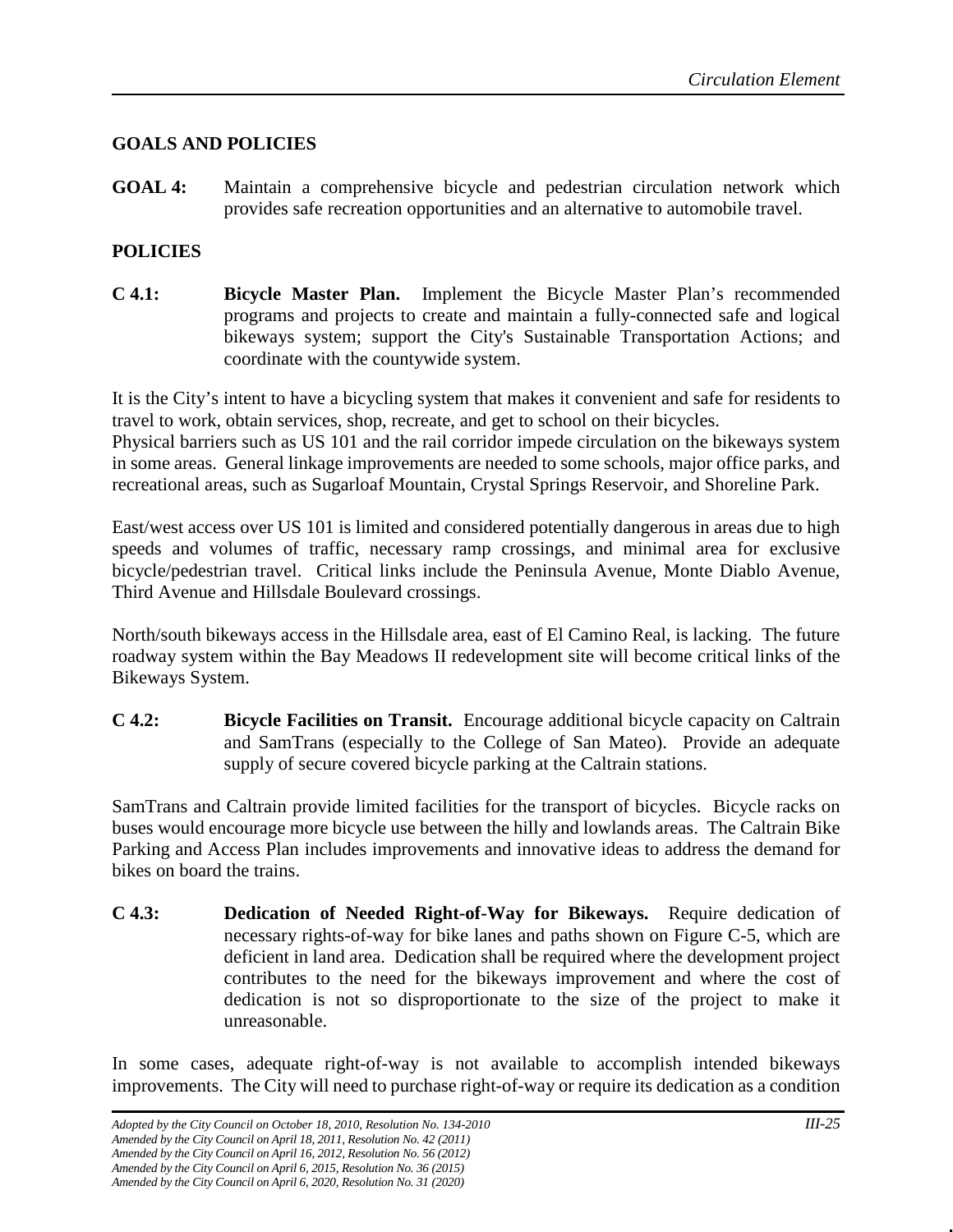of development project approval. Dedication is required where a development project creates the need for the bikeways improvement and where the mitigation is reasonable (i.e., where the severance impact on the property is not excessive to the degree that it is greater than the benefit to the bikeways system).

- **C 4.4: Pedestrian Master Plan.** Implement the Pedestrian Master Plan's recommended programs and projects to create and maintain a walkable environment in San Mateo and support the City's Sustainable Transportation Actions.
- **C 4.5: Pedestrian Enhancements with New Development.** Continue to require as a condition of development project approval the provision of sidewalks and wheelchair ramps where lacking and the repair or replacement of damaged sidewalks. Require that utility poles, signs, street lights, and street landscaping on sidewalks be placed and maintained to permit wheelchair access and pedestrian use. Increase awareness of existing trails and routes by promoting these amenities to residents.
- **C 4.6: Wheelchair Access and Pedestrian Accessibility.** Continue to assess and improve wheelchair access throughout the City. Install wheelchair ramps or take other corrective measures where most needed in accordance with the established Citywide Wheelchair Program.
- **C 4.7: Pedestrian Safety.** Pedestrian safety shall be made a priority in the design of intersection and other roadway improvements.

It is the City's policy to require the installation of curb, gutter, sidewalk and wheelchair curb ramps as a condition of project approval for all applicable development proposals. With the exception of areas within the San Mateo Park neighborhood and isolated cases throughout the community, sidewalks are provided citywide. Wheelchair access, however, is restricted in many areas due to the past placement of utility poles, street lights, signs, and street landscaping within the sidewalk area. All public projects are designed to be wheelchair accessible, and requests from the public to install wheelchair ramps at specific locations are responded to by the City, where feasible. These ramps are also beneficial for use by adults with strollers and the elderly.

As development occurs in San Mateo, traffic increases cumulatively. When an intersection exceeds the adopted level of service standard, intersection improvements are recommended. To provide an increase in capacity at an intersection, additional lanes may be added at the intersection's approach. This may have a negative impact on bicycle and pedestrian mobility through the intersection. The City should value and consider both pedestrian and bicycle accessibility and mobility needs when designing roadway improvements in conformance with the City's Climate Action Plan.

**C 4.8: Pedestrian and Bicycle Mobility Needs.** Balance pedestrian mobility and bicycle accessibility and safety with vehicular congestion when considering intersection improvements to address level of service degradation.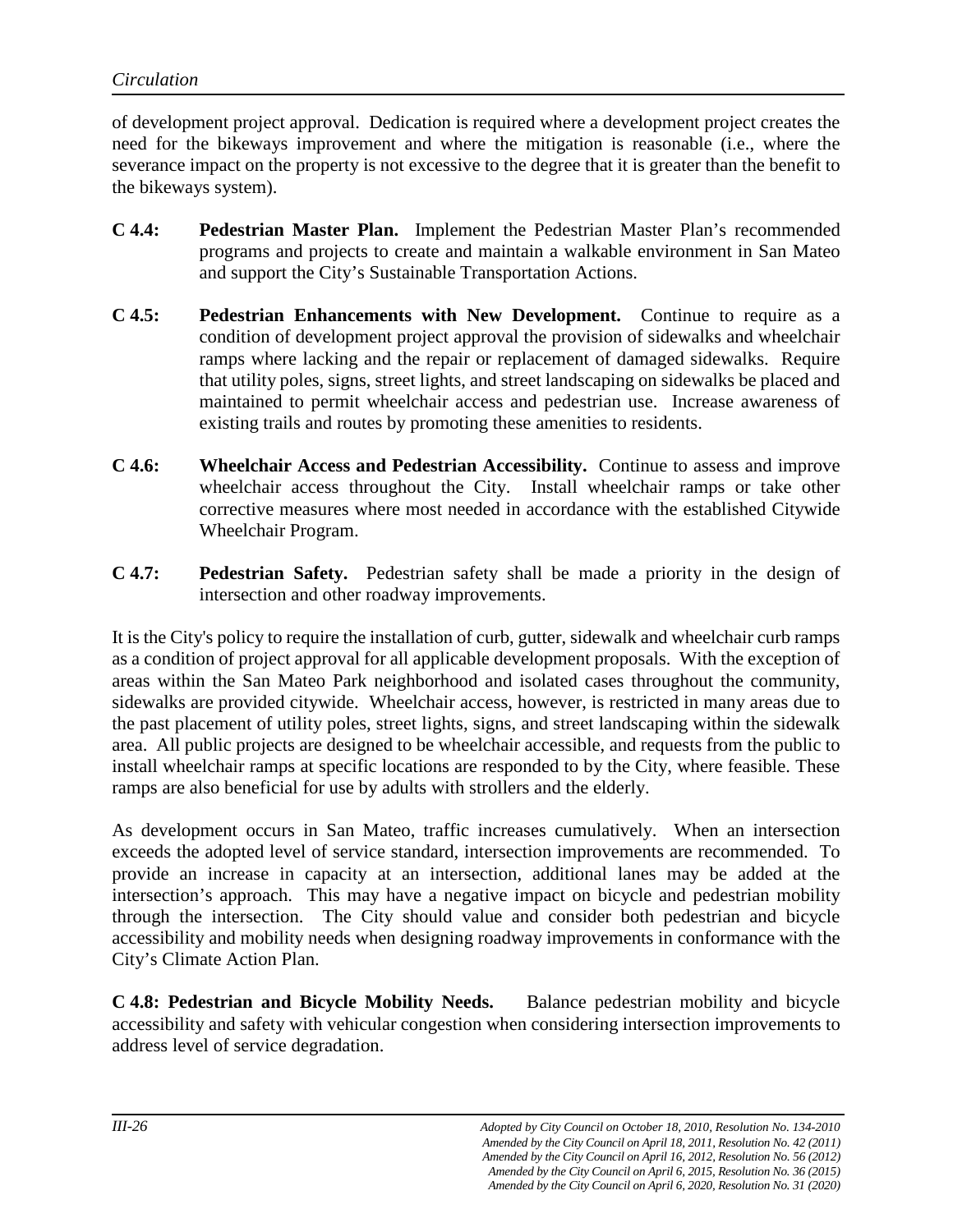**C 4.9: Pedestrian and Bicycle Connections**. Implement an area-wide pedestrian and bicycle circulation plan which will result in convenient and direct connections throughout San Mateo. Implementing connections in the Rail Corridor Transit-Oriented Development Plan (Corridor Plan) area and into adjacent neighborhoods and districts is a priority.

Both the adopted Pedestrian Master Plan and Bicycle Master Plan foster area-wide connections throughout the community. The Climate Action Plan presents bicycle and pedestrian strategies as complementary actions to reduce vehicular trips. Promoting alternative transportation also supports the City's transportation demand management efforts.

**C 4.10: Bikeway Systems.** Review the City's planned bikeways systems for adequacy, consistency and connectivity throughout the City to facilitate ease of use and safety for the users including adequate parking for bicycles.

The City will seek to implement infrastructure improvements citywide that support bicycle activity. The Bicycle Master Plan identifies prioritized improvements for bicycle lanes, bicycle parking at Caltrain stations and downtown, and other improvements such as pavement markers. These strategies also implement the City's Climate Action Plan.

**C 4.11: Hillsdale Bicycle and Pedestrian Over Crossing**. Construct a bicycle and pedestrian over crossing in the vicinity of Hillsdale Boulevard over US 101.

A bicycle and pedestrian over crossing in the vicinity of Hillsdale Boulevard over US 101 has been identified as an essential connection between the neighborhoods of San Mateo and destinations such as the Bay Trail which is currently separated by US 101.

Through strategic capital improvements, programming, and better internal coordination of bicycling projects, bicycling will become safer, more convenient, and more accessible in all reaches of the City.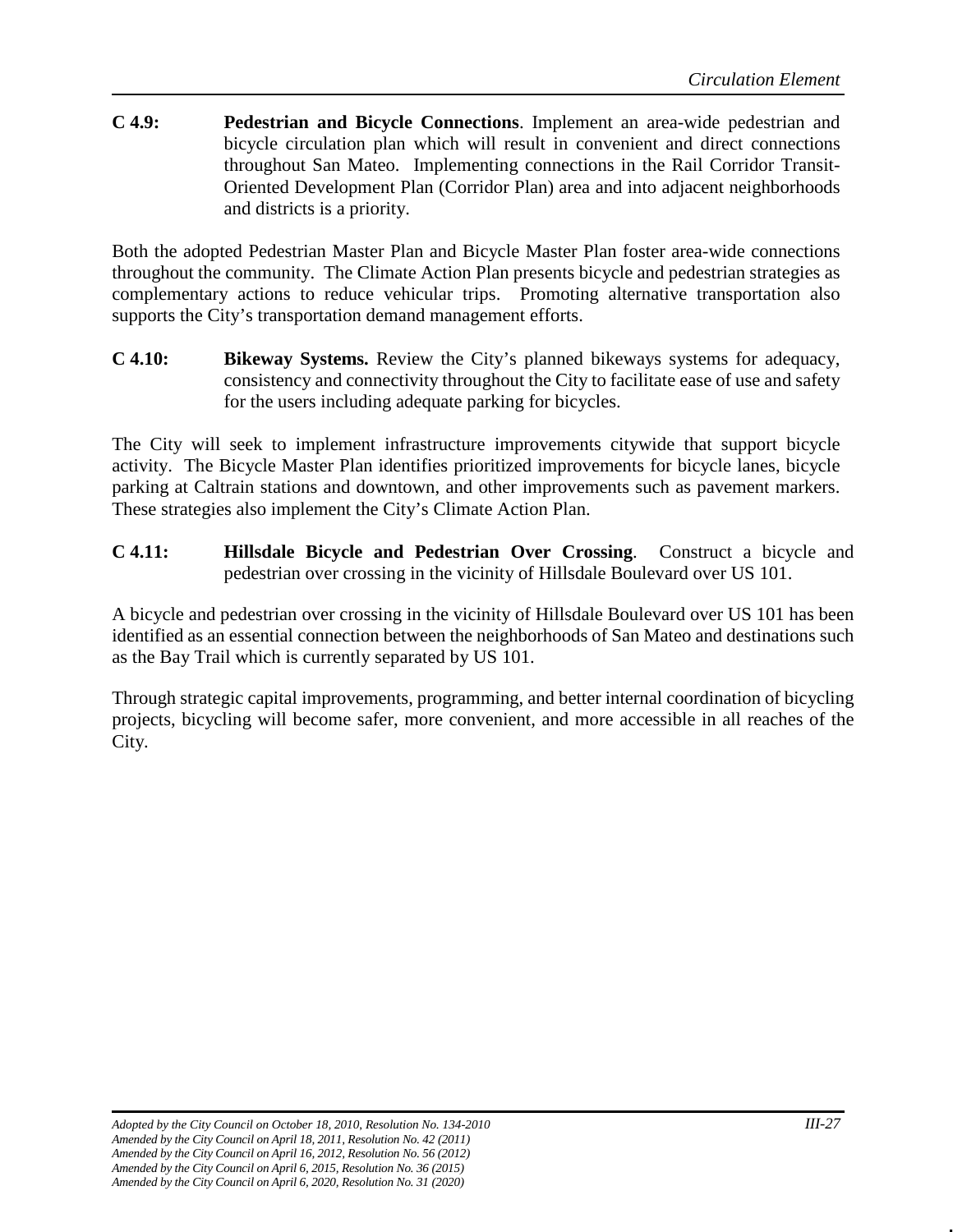### H. MOTOR VEHICLE PARKING

#### **BACKGROUND**

Parking is a community-wide concern ranking equal to circulation. The need to provide adequate parking is essential for the City's continued economic growth and stability, and to avoid adverse effects of development.

#### **GOALS AND POLICIES**

**GOAL 5:** Provide an adequate parking supply for new development.

#### **POLICIES**

#### **C 5.1: Parking Standards.**

- a. Review parking requirements periodically to ensure adequate parking supply as a condition of development approval.
- b. Review parking requirements periodically to ensure adequate parking supply for change and/or expansion of land use resulting in increased parking demand.

It is important that each new development project provides adequate parking. San Mateo is heavily dependent on automobiles and on-street spaces are at a premium in many neighborhoods. Parking is generally judged to be adequate if it meets or exceeds the City's requirements and does not generate demand for the limited supply of on-street spaces. Near transit hubs balance the level of parking with TOD to maximize ridership and minimize vehicle miles traveled.

City parking requirements need to be periodically reviewed and new standards developed due to changes in the size and number of automobiles and development or enhancement of alternative travel modes. Parking spaces, especially structured spaces, are expensive to construct and can be the most critical determinant in a development's feasibility. This is especially true for the upgrade or changed use of older projects where adequate parking according to current standards is not available. It is the intent of these policies that a balance be achieved between parking need and the affect on the feasibility of new development.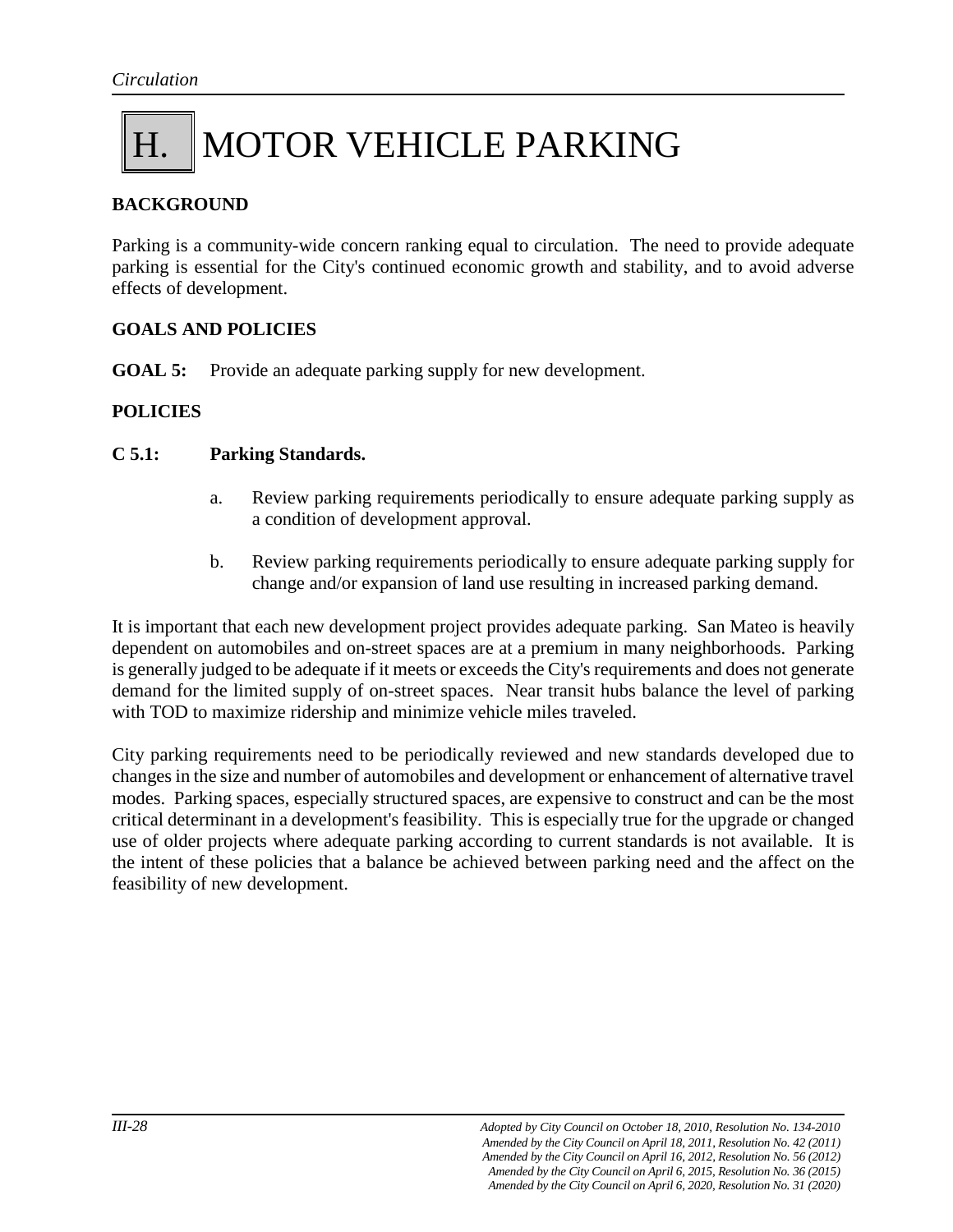### I. SUSTAINABLE TRANSPORTATION ACTIONS

#### **BACKGROUND**

City staff, in partnership with the Sustainability Commission and a consultant, prepared a Climate Action Plan (CAP). The CAP addresses eight environmental topics to reduce greenhouse gas (GHG) emissions. Topics include renewable energy, energy efficiency, and alternative transportation. Strategies in the CAP for alternative transportation foster all modes of transportation and identify strategies to expand on the City's current transportation demand management efforts.

The following transportation related goals and policies reflect the variable nature of mode selection based on trip length, traveler age, and trip purpose. They will require significant shifts in personal travel behavior, transit availability and convenience, transportation pricing and vehicle variety. As it is not practical to eliminate all single occupant vehicle trips, the goals and policies also address ways in which to reduce the emission impacts of all trips.

#### **GOALS AND POLICIES**

**GOAL 6:** Implement the transportation objectives of the Climate Action Plan.

#### **POLICIES**

- **C 6.1: Modal Share.** Increase mode share for pedestrian and bicycle travel, for trips of one mile or less, by regularly updating and implementing plans for sustainable transportation infrastructure including the Bicycle Master Plan and the Pedestrian Master Plan. Additional potential supportive actions to increase mode share are detailed in the Climate Action Plan.
- **C 6.2: Single Occupancy Vehicles.** Reduce single occupant automobile usage for local trips by implementing flexible alternative transportation programs within San Mateo such as bike share programs, car share programs, additional local shuttles for Caltrain connections and other programs that support reduced single-occupant vehicle trips. Partners and program opportunities are identified and in the Climate Action Plan.
- **C 6.3: Travel to Schools.** Reduce private automobile school trips by collaborating with private and public partners to increase the number of students walking or bicycling to school, expanding pedestrian and bicycle infrastructure for school routes, implementing "walking pools" to schools, increasing carpooling for students, and making flexible local transit available for student travel.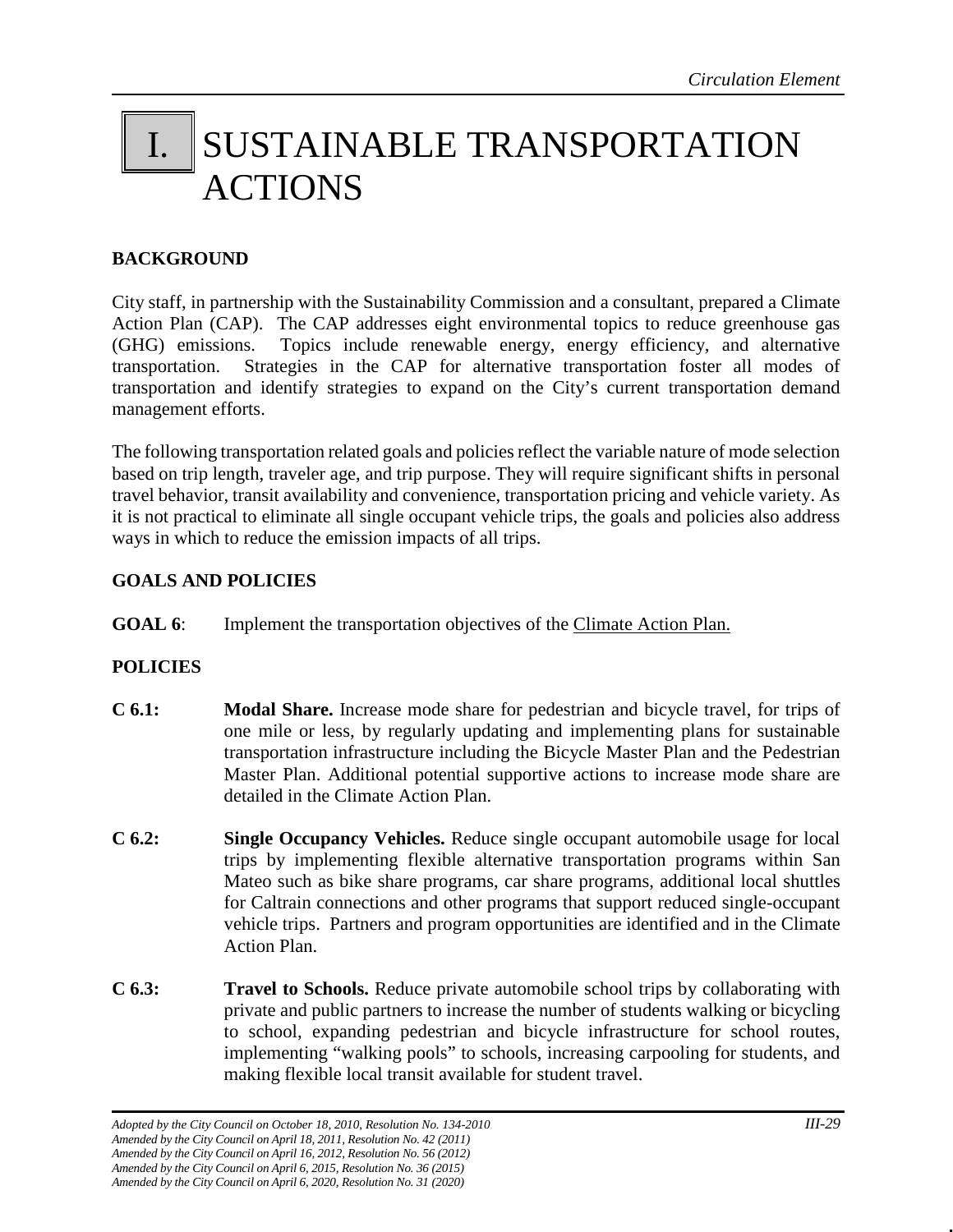- **C 6.4: Commuting.** Reduce single occupant commuting 20% before 2020 by expanding the Transportation Management Association beyond Corridor Plan Area, establishing parking maximums, requiring trip reduction for all development and facilitating the provision of transit passes or other direct transit subsidies for residents and employees within San Mateo. Additional actions to reduce single occupant commuting is detailed in the Climate Action Plan, Appendix of the General Plan.
- **C 6.5: Transit Oriented Development Areas (TOD).** Concentrate future development near rail transit stations in the City's designated TOD areas by collaborating with partners to provide incentives for development and transportation demand management within TOD areas, and encouraging developments within Transit Oriented Development Areas (TOD) to maximize population and employment within allowable zoning limits, consistent with direction from the City's Climate Action Plan.
- **C 6.6: Fuel Consumption and Emissions.** Expand the use of alternative- and clean-fuel vehicles to reduce fuel consumption and vehicle emissions for trips originating in or destined for the City of San Mateo by expanding infrastructure for electric vehicle charging stations at public and private locations; promoting the use of alternative fuel vehicles; and providing requirements and incentives for the provision of alternative fuel infrastructure such as electric vehicle charging stations. Community-wide targets for share of electric or alternative-fuel vehicles are established in the City's Climate Action Plan.
- **C 6.7: Evaluate Progress.** Monitor the City's progress reducing vehicular trips as part of the annual Climate Action Plan monitoring and reporting process, as described in Policy LU 8.3 of the Land Use Element.

Most person trips generated in San Mateo are nine miles in length or less. About 99% of all origins and destinations for trips made within San Mateo are within five miles of each other.<sup>[1](#page-29-0)</sup> Without any significant change in the modes selected for this travel, it is predicted that as much as half of these trips will be made by single occupant private automobile. Alternatively, many of these trips can be made by bicycle or, for shorter distances, walking. For trips approaching five miles in length, bus transit may be an option if a transit stop is conveniently located and service is frequent enough to make it a viable option for all or some of the trip.

The age of the traveler can also impact the range of feasible travel modes. Over 30% of the City of San Mateo population is between the age of [2](#page-29-1)0 and  $39<sup>2</sup>$  Another 27% of the San Mateo population is between 40 to 59 years of age. When combined, these two age groups represent about 58% of the City's population. These same groups also are among the most mobile and generally

<span id="page-29-0"></span>ī <sup>1</sup> City of San Mateo Travel Forecasting Model. General Plan 2020 forecasts without Bay Meadows, Hexagon Transportation Consultants

<span id="page-29-1"></span><sup>2</sup> City of San Mateo, *Census 2000 Profile*, Community Development Department, Planning Division, August 2003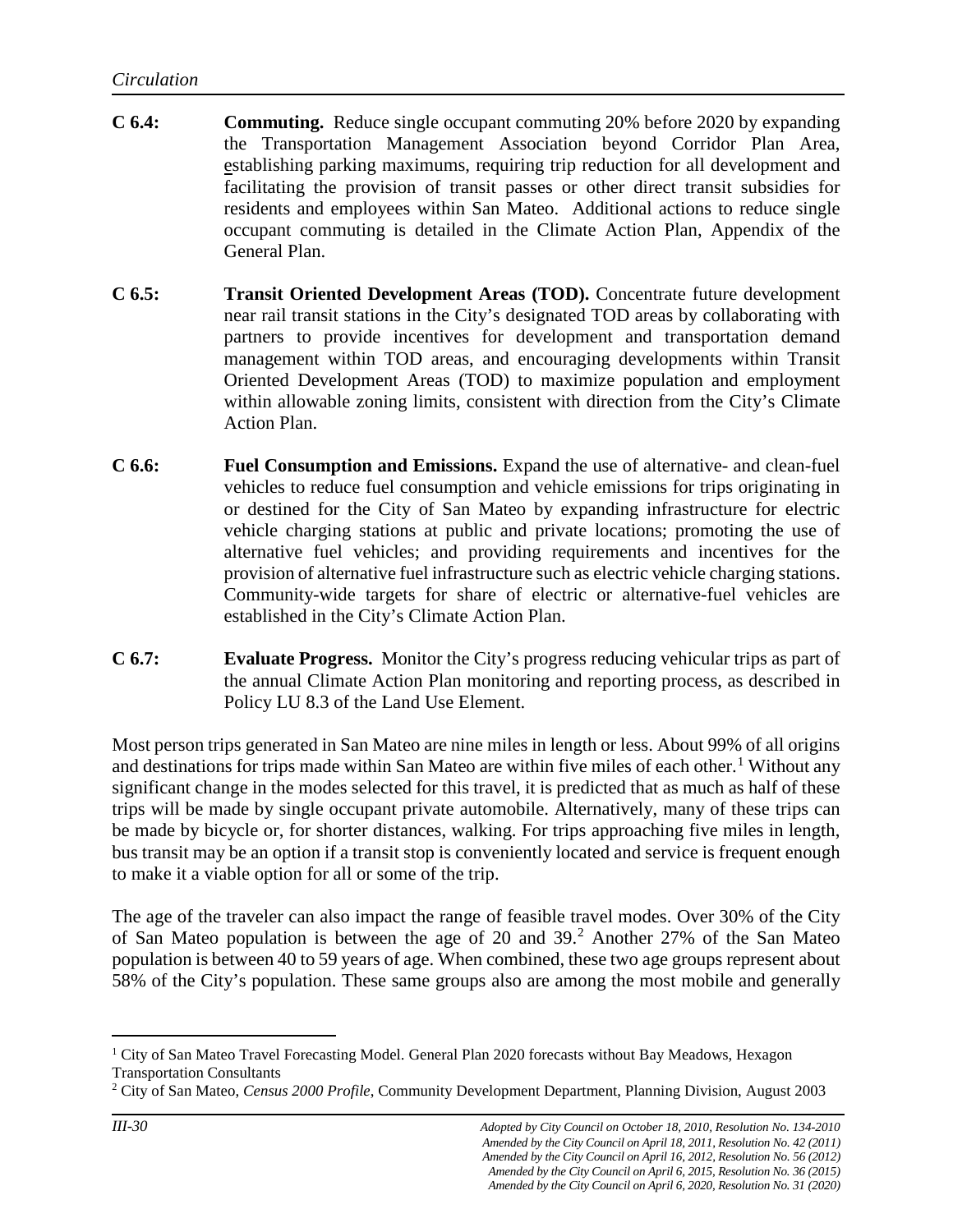include a significant share of the population that could elect to walk or bicycle to nearby destinations.

Other factors impacting the choice of mode include weather, trip purpose, special needs of the traveler and travel time limits. For example, more flexibility in mode selection exists for recreational travel than for commute trips. In part, this may be a result of greater limitations on allowable travel time for commute trips.

Work trips are slightly more than 21% of all daily trips. Commute trips average about 25 minutes in length. $3$  This is a factor that has remained relatively stable over time and suggests that commute length is one important consideration when selecting both where to live and where to work. Other factors include affordability, schools, etc. For the Bay Area and San Mateo, in particular, cost of housing is a significant obstacle for people wanting to locate closer to their workplace. Only about 11% of all commute trips have both origin and destination within San Mateo.<sup>[4](#page-30-1)</sup> The Metropolitan Transportation Commission has identified reducing the cost of housing as a potential major transportation objective in their development of the next Regional Transportation Plan. However, the committee has chosen to not set a goal in regards to housing because the City is currently pursuing this question through other processes. Sustainability should be addressed in future discussions on housing and land use as they relate to transportation.

Modal choice for commute trips is distinctly different compared with the shorter local trips. The modal choice for commute trips originating or destined for San Mateo compared with all trip types is:

|                      | Commute Trips <sup>5</sup> | All Trips <sup>6</sup> |
|----------------------|----------------------------|------------------------|
| Single Occupant Auto | 78.1%                      | 52.6%                  |
| 2 or more Auto       | 11.4%                      | 30.8%                  |
| All Transit          | 5.9%                       | 5.1%                   |
| Rail Transit         | 3.2%                       |                        |
| <b>Bus Transit</b>   | 2.7%                       |                        |
| Bike & Walk          | 2.7%                       | 11.5%                  |

The City of San Mateo Travel Forecasting Model can potentially provide some interesting metrics for evaluation of land use and transportation issues. Two commonly used metrics are vehicle miles traveled (VMT) and vehicle hours traveled (VHT). It is predicted that in 2020, trips with either origin or destination within San Mateo will produce almost 3.5 million VMT and almost 85,000 VHT. Fuel consumption and vehicle emissions can also be used as program objectives or to estimate the impact of trip reduction programs.

<span id="page-30-3"></span><sup>6</sup> City of San Mateo Travel Forecasting Model. General Plan 2020 forecasts without Bay Meadows, Hexagon Transportation Consultants

<span id="page-30-0"></span>Ĩ. <sup>3</sup> Metropolitan Transportation Commission, Journey to Work Survey and City of San Mateo, *Census 2000 Profile*, Community Development Department, Planning Division, August 2003

<span id="page-30-1"></span><sup>4</sup> City of San Mateo Travel Forecasting Model. General Plan 2020 forecasts without Bay Meadows, Hexagon Transportation Consultants

<span id="page-30-2"></span><sup>5</sup> City of San Mateo, *Census 2000 Profile*, Community Development Department, Planning Division, August 2003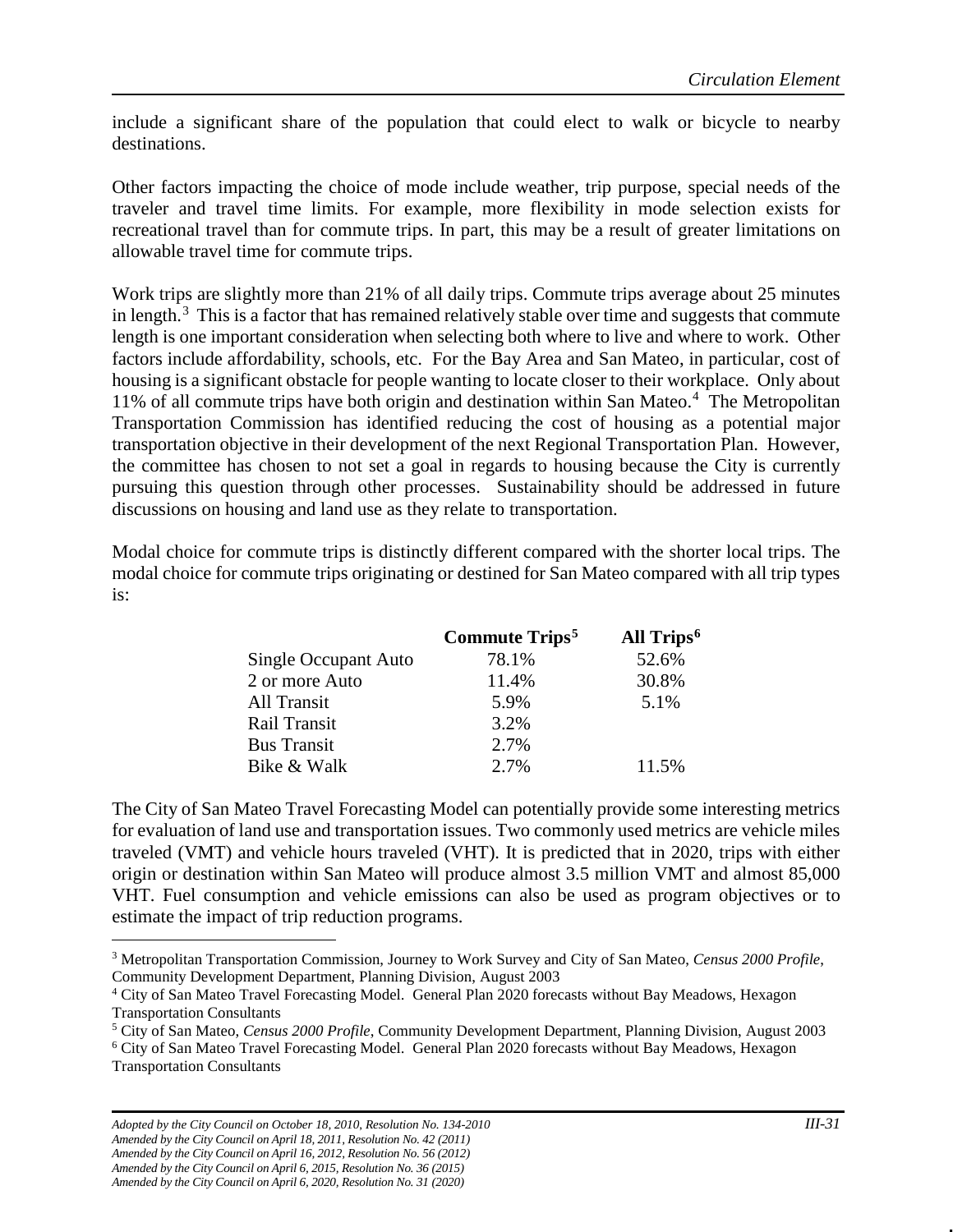Producing a significant travel behavior for our daily trips or modal shift in commute trips will require an array of changes to existing land use patterns, transportation alternatives and transportation pricing on a regional basis. Many things have been tried over recent years. Transportation Demand Management has been an integral part of transportation planning for almost two decades but commute and travel patterns in the region have not changed substantially in that time.

Reaching aggressive transportation goals is difficult to envision without some intervening and unanticipated events. For example, significant progress in reducing vehicle miles traveled could be anticipated with a severe shortage of gasoline and the accompanying increased costs. There may be other unanticipated events that will move San Mateo and other communities toward a more carbon neutral travel behavior including advances in communication, introduction of new vehicles or availability of alternative fuels.

Addressing the transportation goals and policies will require reallocation of some staff activities as well as investment in transportation services and infrastructure. The Public Works Department annual work programs will include specific tasks and programs to be implemented to advance the transportation objectives of the CAP. Annual CAP monitoring and reporting will also allow the City to review overall community-wide progress reducing VMT and expanding infrastructure for alternative transportation.

It is anticipated that the trip reduction tasks will be assigned to the Peninsula Congestion Relief Alliance (Alliance). Some supplemental funding would be required since some of the requested services will exceed what are typically provided by the Alliance. Introducing a Transportation Management Association (TMA) to serve the downtown or other areas of the City would be expected. Management of the TMA would also be assigned to the Alliance. Funding of a TMA would be provided primarily by the participating businesses and residents that benefit from the programs provided by the TMA.

Implementing a Community Transit Service requires a significant annual investment. While some grant funding may be available, some grant funds are provided as "seed money" to initiate new services and must be replaced with some on-going revenue source. On-going grants from the Bay Area Air Quality Management District require that 25% of all costs be paid by the local agency or participating businesses. Total annual operating costs for the current San Mateo shuttles are almost \$300,000 of which about \$225,000 is funded through grants. The costs for implementing a Community Transit Service would depend on the type and richness of service to be provided as well as the availability of grant funding. It would also depend on the level of funding provided by Sam Trans as part of their overall transit services provided within the County.

The most costly and potentially time-consuming response to the CAP recommendations will be implementation of bicycle and pedestrian enhancements, consistent with the City's Bicycle Master Plan and Pedestrian Master Plan. Seemingly simple improvements such as corner "bulb-outs" to shorten pedestrian crossing distances can be costly. Often drainage or other design issues result in significant costs for this type of project. For example, the bulb out that was constructed in the northeast quadrant of the intersection of Baldwin and San Mateo Drive cost over \$70,000.